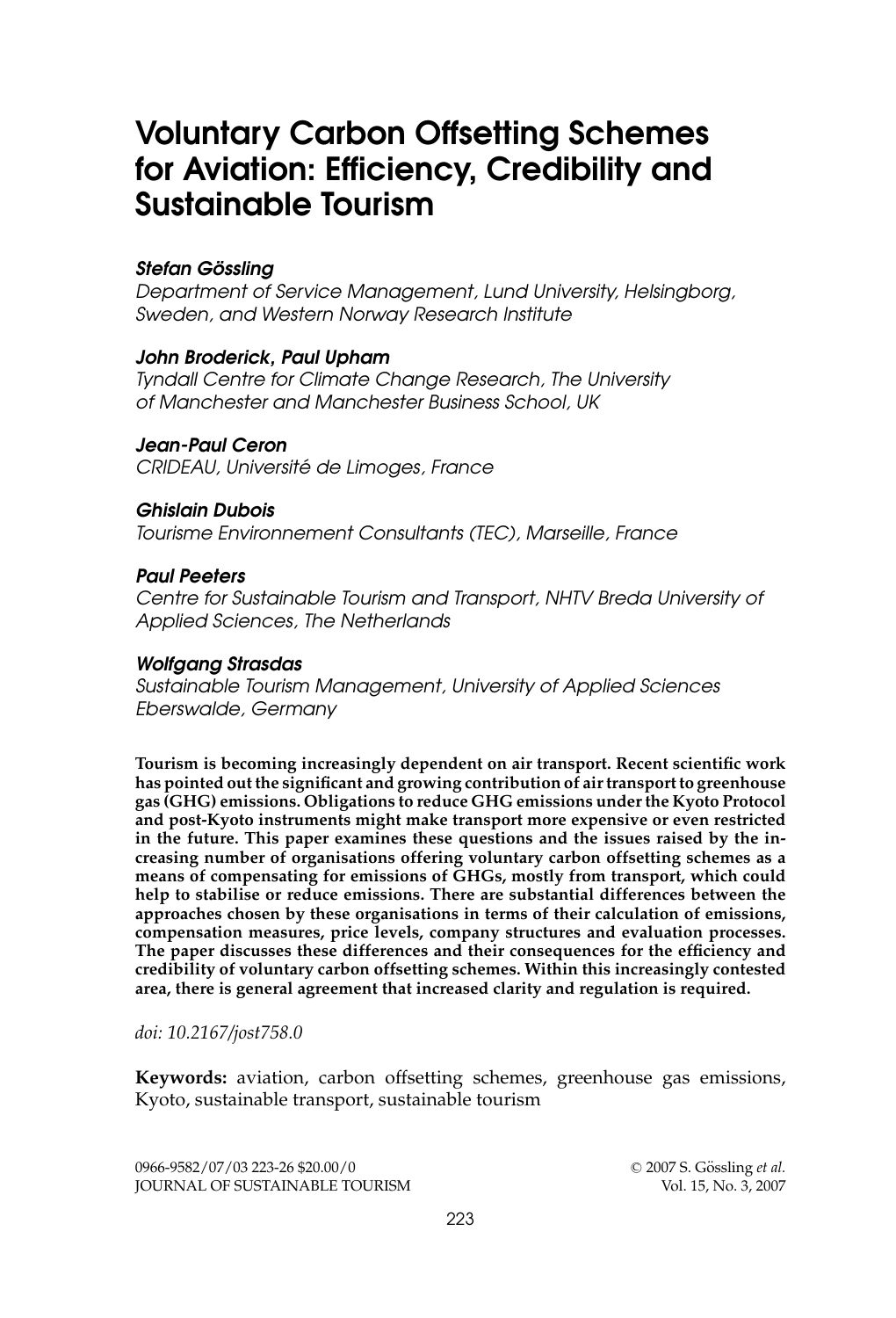## **Introduction**

It is now widely recognised that the transport sector accounts for a large and growing share of emissions in industrialised countries. Recent mobility studies, which have focused on global transport sectors: aviation (Åkerman, 2005), regional or national leisure mobility (Akerman & Höjer, 2006; Ceron & Dubois, 2006; Chatterjee & Gordon, 2006; Peeters & Schouten, 2006), European leisure mobility (Peeters *et al.*, 2004, 2007a) and aviation in the European Union (EU) (Bows *et al.*, 2006a), all indicate that there are growing gaps between current mobility trends and sustainable transport scenarios. These studies also show that air travel contributes, by far, the largest proportion of the growth of greenhouse gas (GHG) emissions in the transport sector. Aviation now accounts for 3.4–  $6.8\%$  (Gössling & Peeters, 2007) of all emissions of GHG. While these figures may be debated, there is agreement that growth rates in aviation's fuel use are considerable and in the order of 3% per year globally, and an observed 4.3% per year within the EU25 in the period 1990–2003 (Commission of the European Communities, 2005; T&E, 2006; see also Gössling & Peeters, 2007, for emissions from aviation in contrast to other transport sectors). This is highly problematic given the commitment of the EU to reduce its emissions of GHG by 8% in 2008–2012 (base year 1990; EEA, 2006), with even more drastic reductions needed by 2020 and 2050 (Graßl *et al.*, 2003; Meinshausen, 2005; Schellnhuber *et al.*, 2006). A reduction of emissions throughout all sectors (transport, housing, food, industry, etc.) would then also apply to the transport sector, demanding a reversal of observed growth trends or, if transport is allowed a softer treatment than other sectors, over-proportionally large reductions in other sectors (cf. Ceron & Dubois, 2007).

The tourism industry is heavily and increasingly dependent on air transport. Its future depends on finding ways to reduce GHG emissions, if possible without reducing tourism's activities. Equally, the future credibility of the concept of sustainable tourism depends on finding ways of reducing tourism's GHG emissions and their contribution to global warming.

Various measures are currently under general discussion for reducing the contribution of the transport sector and aviation in particular, to global warming. These include governmental command-and-control measures (emission trading schemes, emission taxes, fuel taxes or value-added taxes), technological change (improved fuel efficiency, alternative fuels) and structural change (restructuring public transport, changing flight altitudes and flight corridors, capacity management, air traffic management) (Peeters *et al.*, 2006). The combined potential of these measures is substantial (Åkerman & Höjer, 2006; Peeters *et al.*, 2006). However, they are for various, mainly political and constitutional reasons, not likely to be implemented at the high level required to reverse the trend of growing emissions. Technological change in the aviation sector, for instance, is contributing to relative efficiency gains, which are nevertheless outpaced by the rapid growth in air travel. Governmental command-and-control measures, even though in principle supported by the public (European Commission [EC], 2005; IPSOS Mori, 2006), are opposed by the aviation industry and its organisations (Gössling & Peeters, 2007), and are currently not likely to make significant contributions to reduction goals.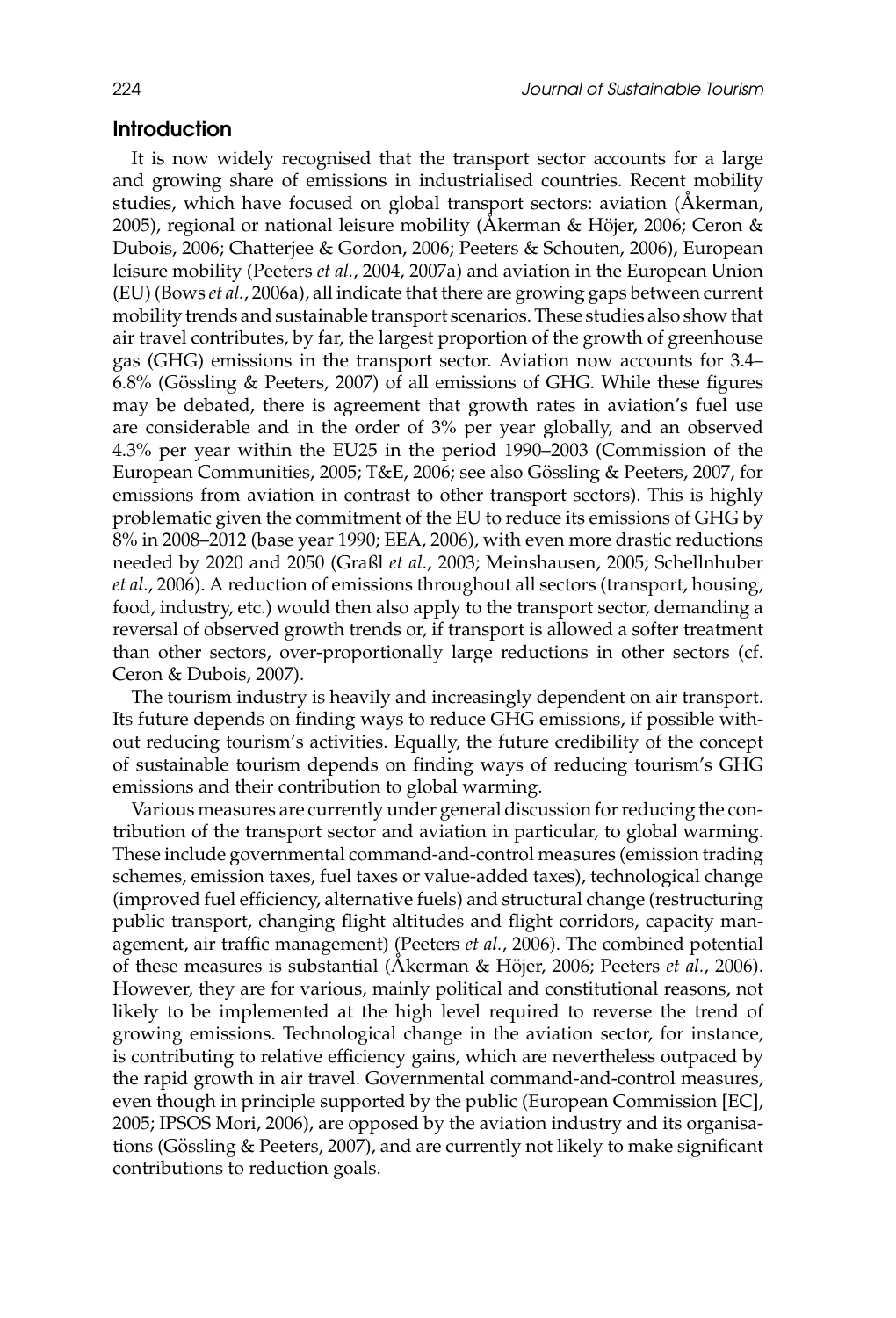In recent years, a growing number of companies (for profit) and charities (not for profit) have started to offer voluntary compensation schemes to those who are aware of the environmental consequences of aviation but do not want to, or are not able to, forego flying altogether. These organisations, known as carbon offsetting organisations, because they seek to offset the GHG carbon dioxide  $(CO<sub>2</sub>)$ , are seen as a swift way forward to solve the GHG problems of the aviation and, therefore, the tourism industry. They are characterised by substantial differences in their approaches to calculate and compensate for emissions, their price levels and their accountability. These differences, in turn, affect the efficiency and credibility of voluntary carbon offsetting schemes. This paper explains the voluntary carbon offsetting market for aviation, along with an analysis of business strategies and achieved carbon savings. Recommendations for structural change in this sector are made, and future research needs are outlined.

Many technical terms are involved in this discussion: a glossary is provided at the end of this paper (Appendix 1).

## **Transport Emissions**

Globally, transport accounts for about 24–28% of all energy-related  $CO<sub>2</sub>$  emissions (life cycle basis, Fulton & Eads, 2004: 11). Aviation accounts for about 3.4% of all emissions of  $CO<sub>2</sub>$  (Gössling & Peeters, 2007). One of the main contributors to these emissions is air transport for tourism. Although air transport accounts for only 20% of all tourism trips by EU citizens (domestic and international), it causes 75% of all GHG emissions of all EU tourism transport (in 2000, Peeters *et al.*, 2007a). Global emissions from all transport grow in the order of 2% per year (WBCSD, 2004).

Within the transport sector, air travel is of major importance for several reasons. First, only a minor share  $\left\langle \langle 2\% \rangle \right\rangle$  of the global population uses air travel for international transport (calculation based on WTO, 2005).<sup>1</sup> Second, emissions from air travel are particularly harmful because they are released in the upper troposphere and lower stratosphere, where they have a larger impact on cloudiness and ozone generation (Sausen *et al.*, 2005), both important factors contributing to radiative forcing and thus global warming. Emissions from air travel may be between a confirmed minimum of 1.9 and up to 5.1 times as environmentally harmful in terms of their contribution to global warming as emissions from surface bound traffic (per unit of fuel burnt; see references and detailed discussion below). Considering these impacts, the contribution of aviation to global warming may be in the order of up to 9% (T&E, 2006). Third, technological progress in the aviation sector is slow. Even though the potential to reduce specific fuel consumption of the most efficient aircraft is estimated to be in the order of 28–35% by 2040 (Peeters & Middel, 2006), relative efficiency gains are outpaced by absolute growth in this sector.

Aviation is thus a significant and increasingly important contributor to global warming. Despite this, international aviation is currently not included in the Kyoto Protocol, and emissions from international flights are not accounted for in national GHG inventories. Aviation is also exempted from most fuel taxes (Gössling & Peeters, 2007), though the European Parliament voted on  $4$  July 2006 to introduce a tax on aviation fuel for flights originating from the 25 member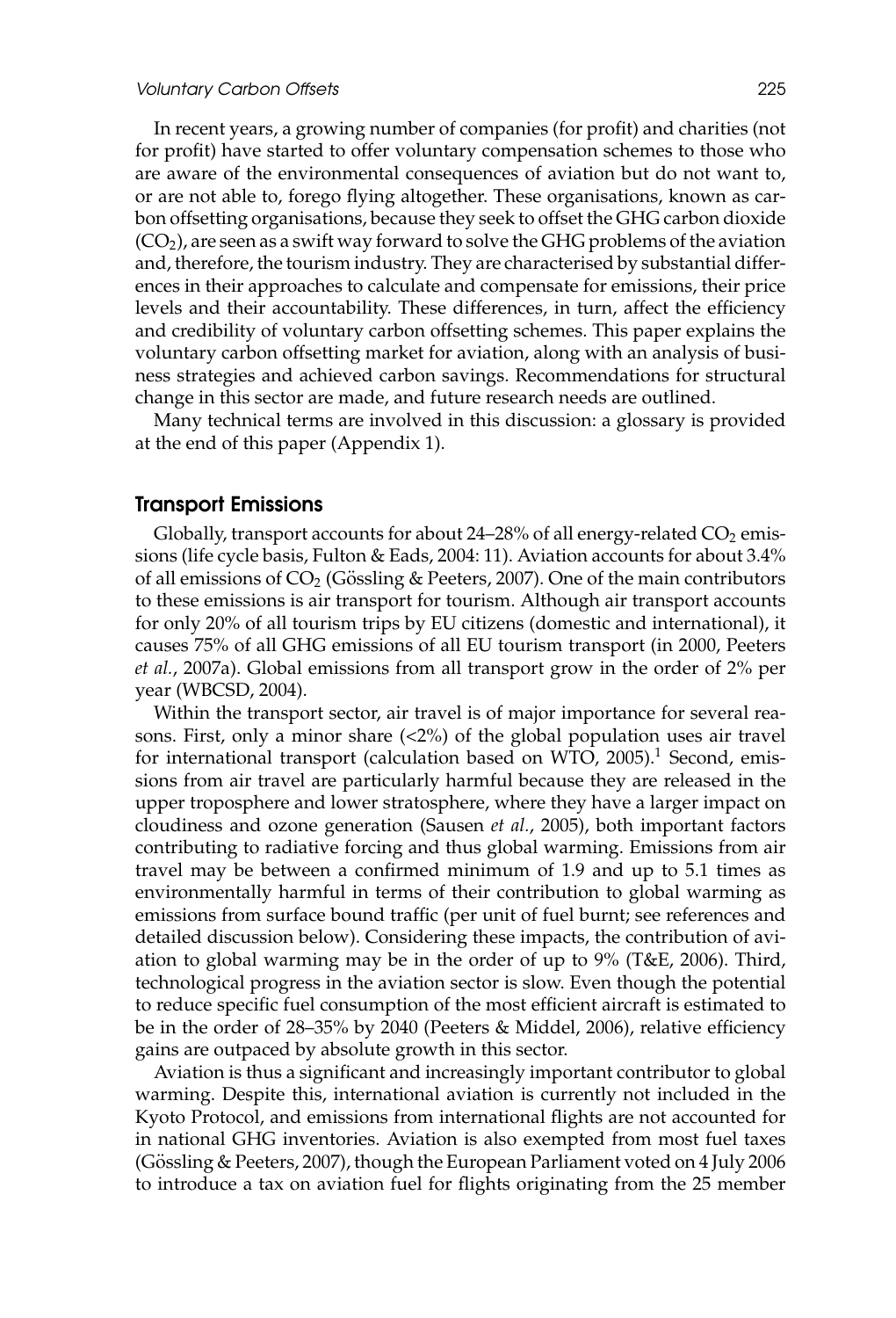states of the EU, while proposing to simultaneously remove value-added tax exemptions. The EC has said that it would prefer to include emissions from all the aircraft departing from EU airports (not just intra-EU flights) in the EU Emissions Trading Scheme (EU ETS), and stated the intention to bring a legislative proposal on this by the end of 2006 (Commission of the European Communities, 2005). On 20 December 2006, the EC did indeed table a proposal to integrate European airlines into the EU carbon-trading scheme as of 2011 (EURACTIV, 2007). The proposal provides for aviation to be brought into the EU ETS in two stages. From the start of 2011, emissions from all the domestic and international flights between EU airports will be covered. From the start of 2012, emissions from all the international flights departing from or landing at EU airports will also be included.

Rising GHG emissions from transport need to be seen in the context of the GHG emission reductions required to limit mean global surface warming to  $2°C$ higher than pre-industrial temperatures, an objective adopted by the EC in 1996. Only at levels of around 400 ppmy  $CO<sub>2</sub>$  equivalent are the risks of overshooting a 2◦C target low enough that its achievement can be termed 'likely' (Meinshausen, 2006). Even the less stringent scenario of an atmospheric concentration of 450 ppmv of  $CO_2$  or 550 ppmv of  $CO_2$ -e (EEA, 2005) would require an 80% reduction in  $CO<sub>2</sub>$  emissions for the EU25 by 2050 equivalent to an annual reduction in EU  $CO<sub>2</sub>$  emissions of 4% per annum from 2010–2050. Policymakers have neglected the urgent need for GHG emissions reductions for so long that even this weaker target will now be difficult to meet without near-term changes in both behaviour and technologies. If EU aircraft emissions grow at recent and then moderate rates, then shortly after 2050 they would exceed the EU's 2050 carbon emissions budget for 450 ppmv CO<sub>2</sub> as shown in Figure 1 (Bows *et al.*, 2005). From 2050, almost no growth in EU carbon emissions by other sectors would be possible. Figure 1 compares this scenario of EU aviation emissions with a 450 ppmv CO2 budget for the EU; however, without considering a Radiative Forcing Index (RFI) (cf. Bows *et al.*, 2006a, 2006b; radiative forcing indices are discussed further below). Note that omitting RFI, while scientifically justifiable, gives a conservative indication of the warming effects of aviation emissions. Using the same values and assumptions as in Figure 1, applying the IPCC (1999) mean RFI factor of 2.7 brings forward the date at which non-aviation sectors in the EU would need to be carbon neutral to 2017 and the date at which aviation emissions exceed the entire EU 450 ppmv budget to 2040 (Anderson *et al.*, 2006).

## **Carbon Markets**

The carbon market consists of regulatory and voluntary regimes. Regulatory regimes exist under the Kyoto Protocol (2008–2012), based on carbon trading through the Clean Development Mechanism (CDM) and Joint Implementation (JI) schemes. Within the EU, the EU Emissions Trading Scheme (EU ETS 2005– 2007) constitutes the largest multi-country, multi-sector carbon emission trading scheme in the world, with over 9400 of the largest emitters of  $CO<sub>2</sub>$  having reported their compliance status by mid-2006 (EC, 2006). The system allows importing carbon credits from CDM and JI carried out elsewhere, i.e. outside the EU. Companies exceeding their carbon allowances can buy Certified Emissions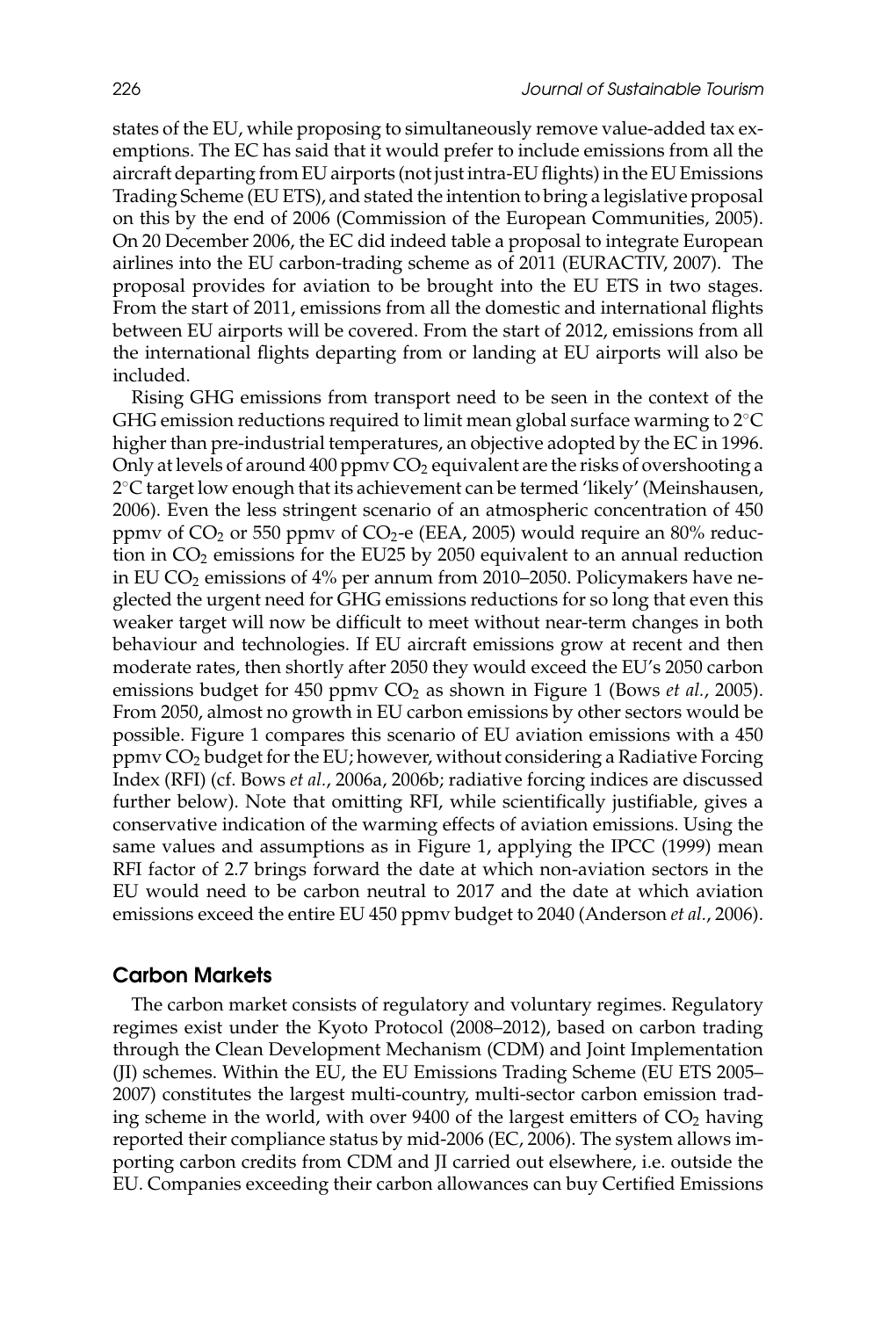

**Figure 1** Contraction and convergence profiles for EU25 compared with aviation carbon emissions. *Explanatory note*: The *upper line* shows the contracting carbon emissions total for the EU as a whole, for a 550 ppmv scenario; the *middle line* shows the contracting carbon emissions total for the EU as a whole, for a 450 ppmv scenario; the *rising dashed line* shows EU aircraft carbon emissions (not including a RFI), under a 'business as usual' scenario that accounts for anticipated efficiencies and the moderation of air traffic growth rates from 2015 onwards. *Source:* Bows *et al.* (2005)

Reductions (CERs, through CDM) or Emission Reduction Units (ERU, through JI) from carbon offset suppliers (eventually via retailers), with 1 CER/ERU corresponding to 1 ton of  $CO<sub>2</sub>$ . CERs/ERUs have to be approved by the CDM Executive Board and/or the JI authority in charge (for a more detailed discussion, see Taiyab, 2006). Alternatively, companies can avoid carbon offset suppliers/retailers and develop their own projects. Should these projects generate emissions reductions exceeding the amount needed by the company, they can be sold in the regulatory carbon market (Figure 2, left-hand side).

Voluntary carbon offsetting organisations can also buy CERs, but they engage more often in the trade of verified emissions reductions (VER), and what is here termed non-verified emissions reductions (NVERs, see right-hand side of Figure 2). VERs are generated through non-CDM projects verified through an external auditing process, i.e. projects not seeking CDM registration, thus being outside the regulatory carbon market (Taiyab, 2006). Note that VERs are counted as national emission reductions, unless these projects are carried out in countries not obliged to reduce emissions under the Kyoto Protocol. NVERs, in contrast, are non-verified emission offsets generated through non-CDM projects. These are usually assessed through self-developed standards, i.e. organisations follow their own procedures for evaluation. Once again, there are two options in the market: voluntary carbon offsetting organisations can buy VERs/NVERs through retailers from carbon offset suppliers, or they can implement their own projects and sell emissions reductions exceeding their own demand to other organisations. Arrow directions indicate that CERs, VERs and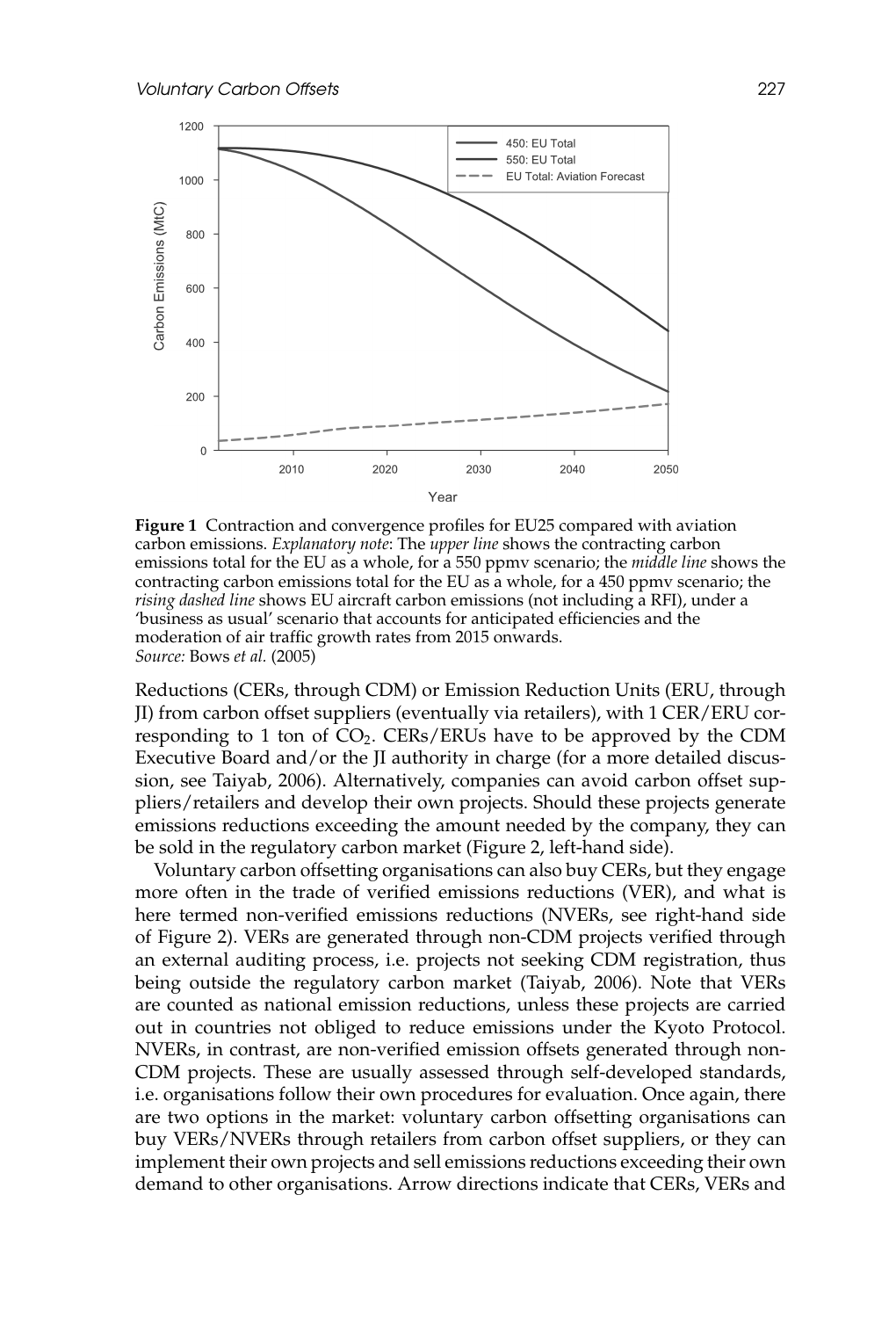

**Figure 2** Overview of the carbon market

NVERs are taken out of the market for compensation (arrow head down), or, if generated by the organisation through its own projects, can be sold in the respective regulatory/voluntary markets (arrow head up and down).

Carbon markets are theoretically efficient options to achieve reductions in emissions, as players in the market will seek to achieve emissions reductions at the lowest cost. However, there are several potentially problematic aspects that deserve discussion. First, CERs are usually generated through large scale CDM projects. Such schemes are often industrial and carried out in only a few countries; India, Brazil, Mexico and China together host 71.5% of projects (UNFCC, 2007), thus making a limited contribution to sustainable development in terms of local livelihood improvements as well as a geographical distribution of investment benefits among countries (Taiyab, 2006).

In response to these criticisms of CDM-generated CERs, the World Wide Fund for Nature and a number of other non-governmental organisations have developed 'The Gold Standard' setting out more stringent criteria (The Gold Standard, 2006). It includes stricter screens for additionality and sustainability at project inception, for example permitting renewable energy projects but excluding forestry, and requires Environmental Impact Assessments and local stakeholder consultation. Mandatory, independent monitoring of sustainable development benefits during project operation are also intended to improve outcomes. Validation and verification has to be carried out by independent UNFCCC-accredited bodies (The Gold Standard, 2006), which is currently not the case in general. Gold Standard protocols have also been developed for both Small Scale and VER projects. A number of other standards for VERs are in development and will be discussed later in the 'Efficiency and Credibility of Offsetting Schemes' section; however, it is interesting to note that at the time of writing, the UK Government is expected to announce its own 'best practice' guidelines recommending that offsets be purchased from the compliance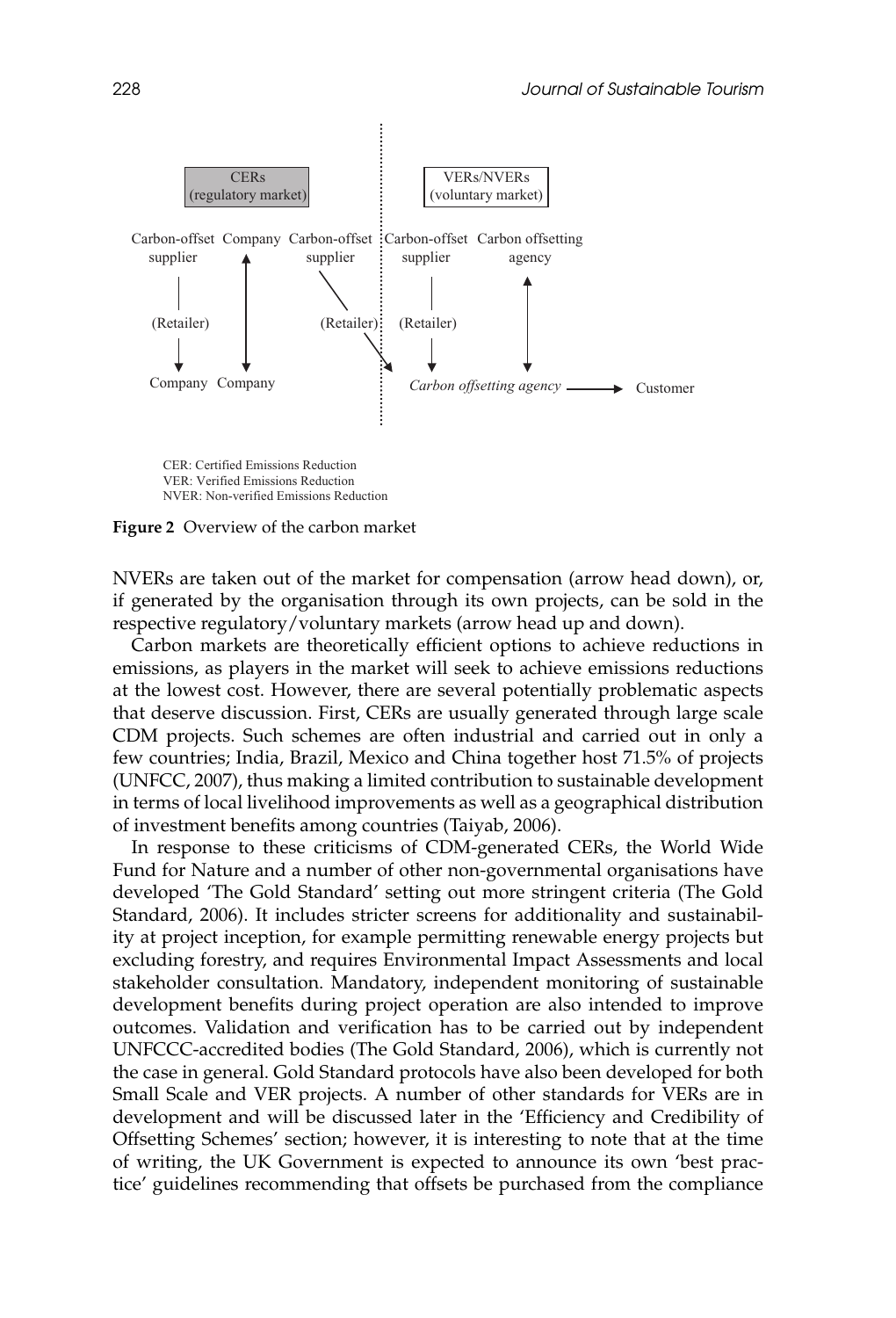market, i.e. CDM CERs or European EUAs. If this formal connection between voluntary purchasers and the regulated markets proves to be influential, then there are serious implications for VER suppliers.

One of the most important and contentious aspects of carbon offsets is the principle of additionality. The concept is central because it relates to the issue of whether any emissions can truly be said to be 'offset' by a project. In the context of voluntary offsetting schemes, additionality has several implications. First, schemes need to ensure that emission reductions are additional, i.e. that they would not have occurred without financial support. For instance, emission reductions from building a wind farm should only be counted if (1) the wind farm had not been built without the financial support from voluntary carbon offset schemes and (2) an equal quantity of electricity is no longer produced from non-renewable fossil fuels (coal, oil and gas). Individuals, organisations or businesses can purchase the amount of GHG emissions neutralised, measured as the projected GHG emissions that would have occurred if the project had not been established (Taiyab, 2006). It should be noted that this emissions offset is specifically associated with the project. It should not be understood to imply that net emissions in that country will necessarily decrease. As development is stimulated via offsets projects, it is more likely that national emissions will increase, in aggregate (see also Alfredsson, 2002). What is being offset or avoided are the emissions of an assumed, alternative, less benign development pathway.

The principle of additionality also deserves discussion in the context of the regulatory regime, as VERs generated in countries obliged under the Kyoto Protocol to reduce emissions will help the regulatory market to achieve its emission goals. There are only two ways to avoid this problem: by selling VERs generated in countries not bound to reduce emissions under the Kyoto Protocol, or by selling CERs from the regulatory market for retirement in the voluntary market. As yet, the additionality problem of selling VERs generated in countries obliged under the Kyoto Protocol to reduce emissions is not necessarily acknowledged in voluntary markets. Besides considering additionality, projects also have to ensure that savings of GHG are permanent.

From a more general point of view, it is also important to note that carbon offsetting organisations offer to neutralise emissions caused by consumption in one sector (i.e. a flight) through compensation in another sector (e.g. afforestation, renewable energy). The system is thus built on a continuous process of reducing emissions in the non-transport sectors, implying that limits will be reached at some stage – either because of spatial constraints (i.e. the area available for afforestation will be filled completely by aviation alone in 2050 if all aviationrelated climate impacts are compensated through afforestation; see Boon *et al.*, 2006) or because of physical or economic constraints (efficiency improvements becoming increasingly difficult and costly). Furthermore, as the contraction and convergence curves for EU25 emission targets and aviation emissions in Figure 1 show, aviation will soon fill the complete allowable emissions, which means that even if other sectors are all zero-emission, aviation will not be able to find enough compensation for its own growth.

Large scale offsets based around tree-planting schemes would have the biggest disadvantages, as the main land area for planting is in developing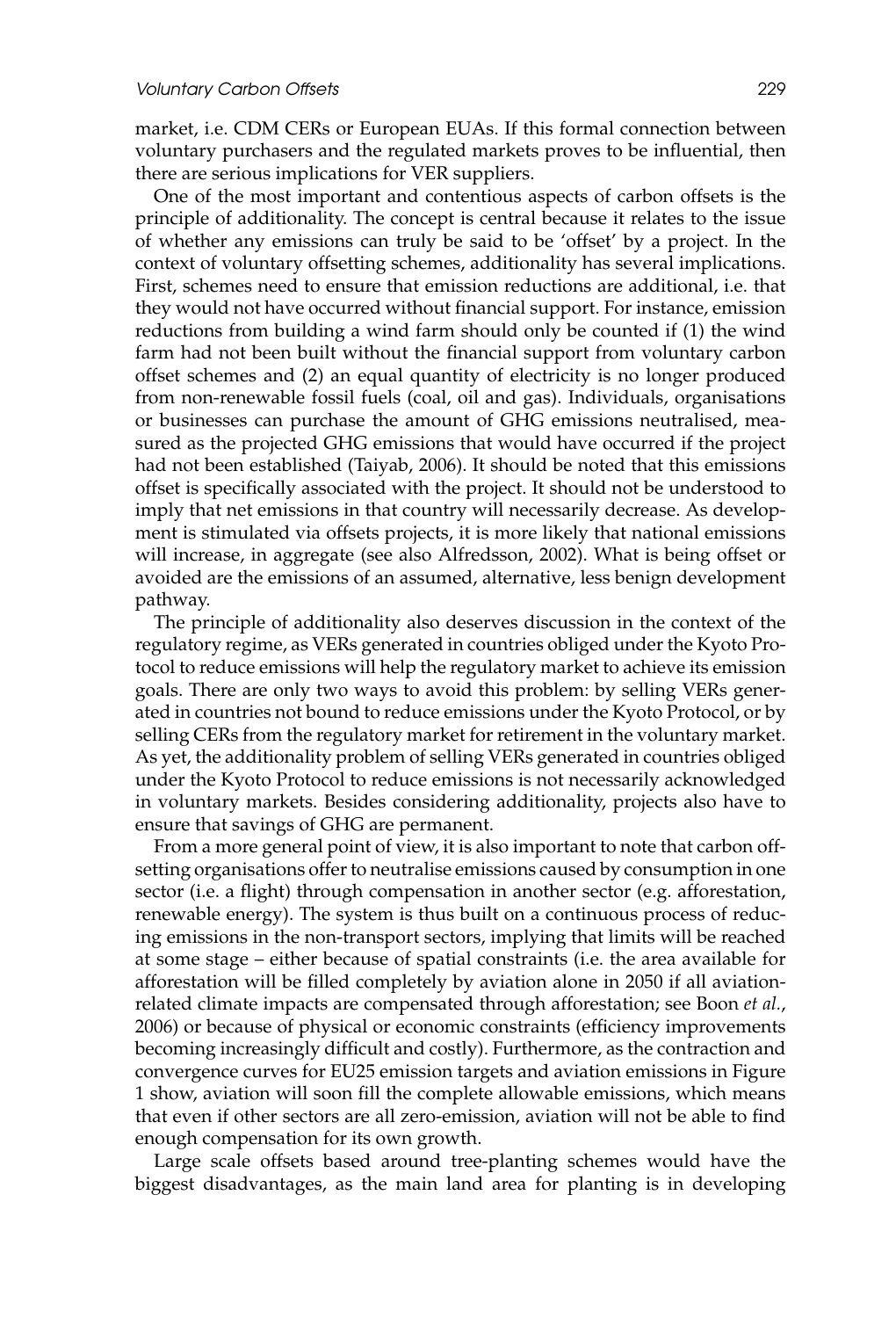countries. The implication is that for the lifestyle of only a part of the developed minority of the world, very large areas would be forested in perpetuity, without the local population necessarily having much control over this. This cannot be seen as sustainable, as the possibilities to develop will be limited for future generations in the developing countries for the benefit of sustaining current developed minorities. So both the place and time constraints of sustainable development (i.e. we should not export current problems to the future and/or somewhere else) would not be met. Moreover, voluntary compensation schemes have also been criticised for creating and fostering the idea that there are simple solutions to unsustainable lifestyles. Also, they could increase the likelihood of international flights not being included in post-Kyoto climate agreements, due to airlines arguing that they are already doing everything they can – a situation that would not lead to the innovations towards efficiency required of the sector (cf. Peeters *et al.*, 2007b). On the other hand, credible compensation schemes may have an educational effect and contribute to create more carbon conscious societies by offering acceptable solutions to travellers and the tourism industry, who may otherwise reject restrictions to air travel for economic or other reasons. In particular, projects implemented to reduce energy use or to establish renewable energy sources can have positive effects.

# **Efficiency and Credibility of Offsetting Schemes**

In the past five years, voluntary offsetting schemes, addressing individuals, organisations and industry, have rapidly grown in number (Lecocq & Capoor, 2005; Sterk & Bunse, 2004). Reasons to engage in voluntary schemes can range from personal goals to reduce one's impact on the environment, to public and governmental expectations for companies to engage in environmental management (e.g. Lynes & Dredge, 2006). A wide range of companies including British Airways  $(BA)^2$  are already participating in these schemes, which have become increasingly known because of the involvement of international stars such as the Rolling Stones (Taiyab, 2006) or international events seeking to achieve carbon neutrality, such as the World Soccer Championship, 2006 (Öko-Institut, 2006), contributing to broad media coverage.

During research for this paper, 50 organisations offering carbon offsets were identified through reviews of various reports (e.g. Gössling, 2006; Taiyab, 2006) and an extensive search on the Internet in September and October 2006. This does not include a number of other actors in the voluntary carbon market. For instance, the Swedish Naturskyddsföreningen (Swedish Society for Nature Conservation) has asked its members and the public to buy European Allowance Units (EUAs) with the goal to remove them from the market. Other organisations such as the Solar Electric Light Fund encourage the public to make donations to offset emissions, rather than offering a specific carbon reduction service. There are also a number of commercial carbon brokers such as Natsource (US), matching buyers and sellers for CDM and JI projects. The following analysis considers only voluntary carbon offsetting organisations offering aviationspecific offsets; the number of such organisations included in this article is 41, even though there might be more that have remained unidentified. All information provided in Table 1 was gathered by a search of organisations' websites.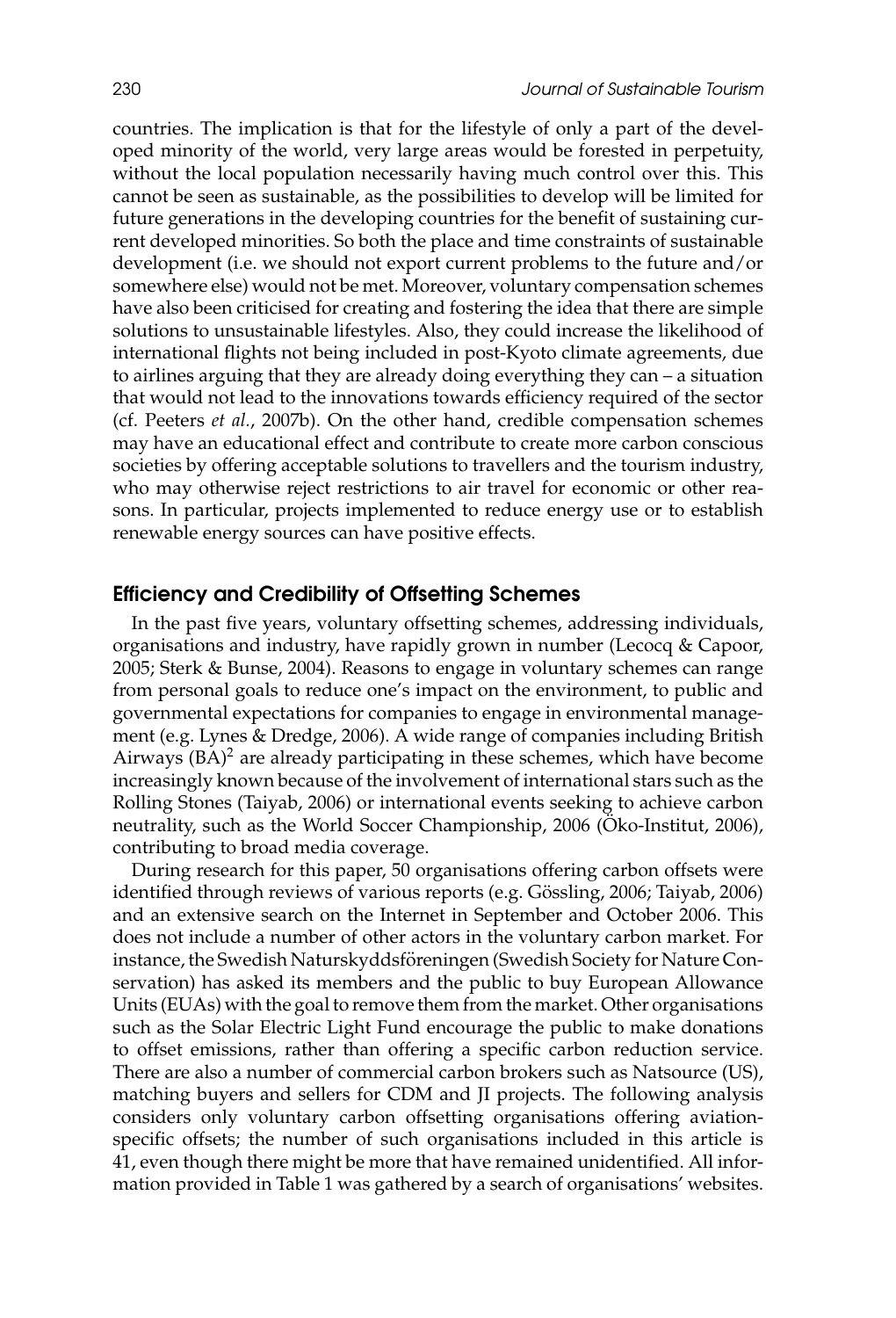Where the data were not available online, email contact was made and followed up by brief telephone interviews if a representative was available. Nevertheless, some organisations were not willing or not in a position to provide data with respect to some criteria, as indicated in Table 1. The Table is a summary of the data gathered during this study. Further information is available to download at http://www.tyndall.ac.uk/publications/journal papers.shtml.

#### **Growth of the voluntary carbon offsetting market**

Figure 3 illustrates the growth of organisations in the voluntary carbon offsetting market (data for 40 organisations available). Up to 2000, there were only six organisations offering voluntary offsetting schemes. However, numbers have increased continuously, with most starting up only recently: out of 40, 17 commenced sales of offsets in 2005–2006. It is also worth noting that a number of carbon offsetting operations have been started by organisations working with carbon sequestration (e.g. forestry) for many years, and which have recently developed this as a voluntary carbon offsetting service. The focus of offsetting services is generally diversified. Of those considered in this analysis of aviation-focused offsetting schemes, only four of those examined exclusively provide offsets to account for aviation emissions. Most also offer to 'neutralise' emissions caused by, for instance, other transport, households, waste, electricity, heating, food or even diapers.

The analysis also shows that there are regional clusters of carbon offsetting organisations, with none based in a developing country. The broad majority



**Figure 3** Number of organisations commencing voluntary carbon offset sales from 1991 to 2006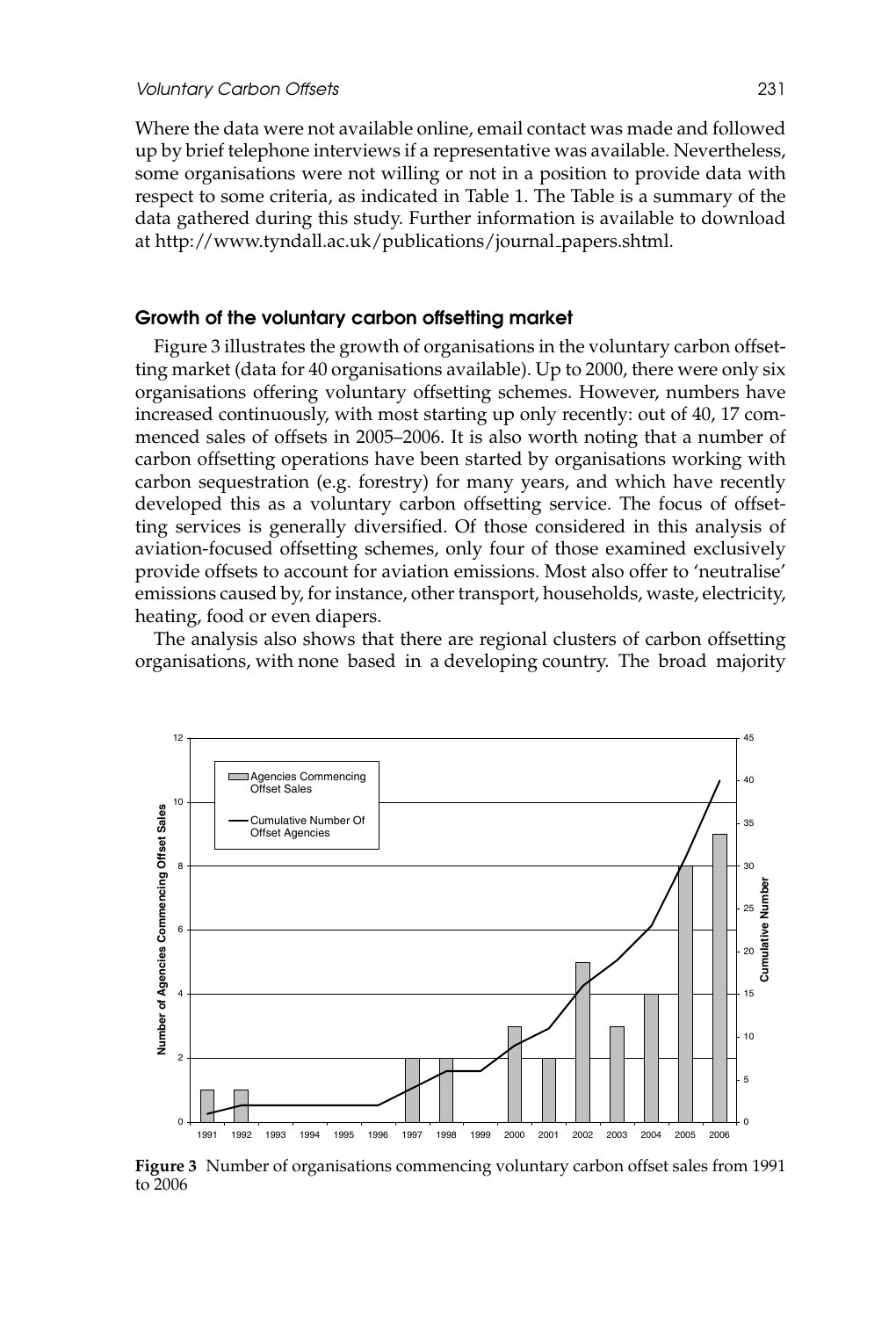| くりせん りょうりょう きんこう こうしょう うちょうしょく<br>ı              |
|--------------------------------------------------|
|                                                  |
|                                                  |
| とうしょうじょうしょう しょうし しょうし しょくしょう ちょうきょう こうしょう<br>ׇ֚֘ |
|                                                  |
|                                                  |
| j                                                |
| $\ddot{\phantom{0}}$<br>-<br>F                   |

| ZZZ<br>ZZ<br>メメス<br>Z<br>$\succ$ $\mathop{\rm \mathsf{Z}}$<br>zz<br>メメスススス<br>≻z<br>Report<br>$\frac{4}{5}$ $\times$<br>$\overline{z}$ z z z $\overline{z}$ $\overline{z}$ $\overline{z}$ $\overline{z}$<br>$Z_{\Sigma}^{\mathcal{A}}$<br>ZZZ<br>$\geq$<br>$\mathord{\succ} \mathord{\succ} \mathord{\succ} \mathord{\simeq}$<br>ZZ<br>$\mathsf{z}$<br>$\stackrel{\textstyle >}{\sim} \stackrel{\textstyle >}{\sim}$<br>ZZ<br>$Z \succ$<br>ZZ<br>スンン<br>ススススススス<br>$\mathord{\succ} \mathord{\succ}$<br>$Z \geq Z$<br>$\mathsf{z}$<br>ZZ<br>zzz<br>ZZ<br><b>ZZZZZZZZ</b><br>ZZ<br>ZZ<br>invested<br>$\frac{90}{8}$<br>$_{100}^{1\rm A}$<br>। % ਹੈ<br>85<br><b>R</b> \$<br>$BKG$ $RG8G$<br>R<br>93<br>52<br>15<br>Price $(\in)$<br>$\begin{array}{c} 3.96^{**} \\ 12.00 \\ 15.84^{**} \end{array}$<br>$13.36**$<br>17.00<br>$14.85$<br>7.43**<br>$17.58^{\ast\ast}$ 13.37<br>3.96<br>4.98<br>$6.68$<br>14.85<br>1.92<br>t $CO2-e$<br>$0.32$<br>$0.60$<br>$1.00$<br>$0.27$<br>$0.45$<br>$\begin{array}{c} 0.88 \\ -0.6 \end{array}$<br>$0.37$<br>0.67<br>$1.50$<br>0.44<br>$0.50$<br>$9.74$<br>$\approx 0.5$<br>Lifetime<br>horizon<br>$\begin{array}{c} 10 \\ 100 \\ \mathrm{Lifetime} \end{array}$<br>$_{\rm 50}^{\rm 50}$<br>$\frac{15}{N/A}$ N/A<br>$\frac{40}{20}$<br>$66\,$<br>$\frac{1}{2}$<br>$\circ$<br>$\times$<br>×<br>×<br>CCX<br>$\times~\times$<br>EE<br>$\times$<br>$\times$<br>×<br>×<br>$\times$ $\times$ $\times$<br>×<br>ĸ<br>$\times$ $\times$<br>×<br>$\times$<br>$\times$<br>$\times~\times$<br>×<br>$\times$<br>$\times$<br>$\overline{\mathbf{L}}$<br>$\times$<br>$\times$ $\times$<br>$\times$ $\times$ $\times$<br>× ×<br>$\times$ $\times$ $\times$ $\times$<br>×<br>×<br>$\times$<br>$\times~\times$<br>commence<br>2005<br>2005<br>1998<br>2006<br>2003<br>2004<br>2006<br>2002<br>2002<br>2003<br>2006<br>2005<br>2005<br>2004<br><b>ASK EREN SES</b><br>$\frac{\text{AUS}}{\text{UK}}$<br><b>USA<br/>UBLI<br/>USA</b><br>BZ<br>USA<br>ŠŠ<br><b>UK</b><br><b>NK</b><br>Carbon Balanced<br>(World Land Trust)<br>American Forests<br>Carbon Footprint<br>Climate Friendly<br>Carbon Counter<br>C-Change Trust<br>Carbon Neutral<br>Carbon Neutral<br>Environmental<br>(Climate Trust)<br>Carbon Planet<br>Climat Mund<br>Conservation<br>Conservation<br>Carbon Clear<br>CO <sub>2</sub> balance<br>CO <sub>2</sub> Solidaire<br>Carbonozero<br>Climate Care<br>Carbon Fund<br>Carbon Zero<br>International<br>Foundation<br>Foundation<br>Bonneville<br>Newcastle<br>Easy Trees<br>Atmosfair<br>Friends of<br>CeroCO <sub>2</sub><br>(GERES) | Company | Base | Offset sales |  | Offset project types* | Forestry | AMS to BCN return flight | $\%$ | <b>CER</b> |  | VER Annual For profit |
|--------------------------------------------------------------------------------------------------------------------------------------------------------------------------------------------------------------------------------------------------------------------------------------------------------------------------------------------------------------------------------------------------------------------------------------------------------------------------------------------------------------------------------------------------------------------------------------------------------------------------------------------------------------------------------------------------------------------------------------------------------------------------------------------------------------------------------------------------------------------------------------------------------------------------------------------------------------------------------------------------------------------------------------------------------------------------------------------------------------------------------------------------------------------------------------------------------------------------------------------------------------------------------------------------------------------------------------------------------------------------------------------------------------------------------------------------------------------------------------------------------------------------------------------------------------------------------------------------------------------------------------------------------------------------------------------------------------------------------------------------------------------------------------------------------------------------------------------------------------------------------------------------------------------------------------------------------------------------------------------------------------------------------------------------------------------------------------------------------------------------------------------------------------------------------------------------------------------------------------------------------------------------------------------------------------------------------------------------------------------------------------------------------------------------------------------------------------------------------------------------------------------------------------------------------------------------|---------|------|--------------|--|-----------------------|----------|--------------------------|------|------------|--|-----------------------|
|                                                                                                                                                                                                                                                                                                                                                                                                                                                                                                                                                                                                                                                                                                                                                                                                                                                                                                                                                                                                                                                                                                                                                                                                                                                                                                                                                                                                                                                                                                                                                                                                                                                                                                                                                                                                                                                                                                                                                                                                                                                                                                                                                                                                                                                                                                                                                                                                                                                                                                                                                                          |         |      |              |  |                       |          |                          |      |            |  |                       |
|                                                                                                                                                                                                                                                                                                                                                                                                                                                                                                                                                                                                                                                                                                                                                                                                                                                                                                                                                                                                                                                                                                                                                                                                                                                                                                                                                                                                                                                                                                                                                                                                                                                                                                                                                                                                                                                                                                                                                                                                                                                                                                                                                                                                                                                                                                                                                                                                                                                                                                                                                                          |         |      |              |  |                       |          |                          |      |            |  |                       |
|                                                                                                                                                                                                                                                                                                                                                                                                                                                                                                                                                                                                                                                                                                                                                                                                                                                                                                                                                                                                                                                                                                                                                                                                                                                                                                                                                                                                                                                                                                                                                                                                                                                                                                                                                                                                                                                                                                                                                                                                                                                                                                                                                                                                                                                                                                                                                                                                                                                                                                                                                                          |         |      |              |  |                       |          |                          |      |            |  |                       |
|                                                                                                                                                                                                                                                                                                                                                                                                                                                                                                                                                                                                                                                                                                                                                                                                                                                                                                                                                                                                                                                                                                                                                                                                                                                                                                                                                                                                                                                                                                                                                                                                                                                                                                                                                                                                                                                                                                                                                                                                                                                                                                                                                                                                                                                                                                                                                                                                                                                                                                                                                                          |         |      |              |  |                       |          |                          |      |            |  |                       |
|                                                                                                                                                                                                                                                                                                                                                                                                                                                                                                                                                                                                                                                                                                                                                                                                                                                                                                                                                                                                                                                                                                                                                                                                                                                                                                                                                                                                                                                                                                                                                                                                                                                                                                                                                                                                                                                                                                                                                                                                                                                                                                                                                                                                                                                                                                                                                                                                                                                                                                                                                                          |         |      |              |  |                       |          |                          |      |            |  |                       |
|                                                                                                                                                                                                                                                                                                                                                                                                                                                                                                                                                                                                                                                                                                                                                                                                                                                                                                                                                                                                                                                                                                                                                                                                                                                                                                                                                                                                                                                                                                                                                                                                                                                                                                                                                                                                                                                                                                                                                                                                                                                                                                                                                                                                                                                                                                                                                                                                                                                                                                                                                                          |         |      |              |  |                       |          |                          |      |            |  |                       |
|                                                                                                                                                                                                                                                                                                                                                                                                                                                                                                                                                                                                                                                                                                                                                                                                                                                                                                                                                                                                                                                                                                                                                                                                                                                                                                                                                                                                                                                                                                                                                                                                                                                                                                                                                                                                                                                                                                                                                                                                                                                                                                                                                                                                                                                                                                                                                                                                                                                                                                                                                                          |         |      |              |  |                       |          |                          |      |            |  |                       |
|                                                                                                                                                                                                                                                                                                                                                                                                                                                                                                                                                                                                                                                                                                                                                                                                                                                                                                                                                                                                                                                                                                                                                                                                                                                                                                                                                                                                                                                                                                                                                                                                                                                                                                                                                                                                                                                                                                                                                                                                                                                                                                                                                                                                                                                                                                                                                                                                                                                                                                                                                                          |         |      |              |  |                       |          |                          |      |            |  |                       |
|                                                                                                                                                                                                                                                                                                                                                                                                                                                                                                                                                                                                                                                                                                                                                                                                                                                                                                                                                                                                                                                                                                                                                                                                                                                                                                                                                                                                                                                                                                                                                                                                                                                                                                                                                                                                                                                                                                                                                                                                                                                                                                                                                                                                                                                                                                                                                                                                                                                                                                                                                                          |         |      |              |  |                       |          |                          |      |            |  |                       |
|                                                                                                                                                                                                                                                                                                                                                                                                                                                                                                                                                                                                                                                                                                                                                                                                                                                                                                                                                                                                                                                                                                                                                                                                                                                                                                                                                                                                                                                                                                                                                                                                                                                                                                                                                                                                                                                                                                                                                                                                                                                                                                                                                                                                                                                                                                                                                                                                                                                                                                                                                                          |         |      |              |  |                       |          |                          |      |            |  |                       |
|                                                                                                                                                                                                                                                                                                                                                                                                                                                                                                                                                                                                                                                                                                                                                                                                                                                                                                                                                                                                                                                                                                                                                                                                                                                                                                                                                                                                                                                                                                                                                                                                                                                                                                                                                                                                                                                                                                                                                                                                                                                                                                                                                                                                                                                                                                                                                                                                                                                                                                                                                                          |         |      |              |  |                       |          |                          |      |            |  |                       |
|                                                                                                                                                                                                                                                                                                                                                                                                                                                                                                                                                                                                                                                                                                                                                                                                                                                                                                                                                                                                                                                                                                                                                                                                                                                                                                                                                                                                                                                                                                                                                                                                                                                                                                                                                                                                                                                                                                                                                                                                                                                                                                                                                                                                                                                                                                                                                                                                                                                                                                                                                                          |         |      |              |  |                       |          |                          |      |            |  |                       |
|                                                                                                                                                                                                                                                                                                                                                                                                                                                                                                                                                                                                                                                                                                                                                                                                                                                                                                                                                                                                                                                                                                                                                                                                                                                                                                                                                                                                                                                                                                                                                                                                                                                                                                                                                                                                                                                                                                                                                                                                                                                                                                                                                                                                                                                                                                                                                                                                                                                                                                                                                                          |         |      |              |  |                       |          |                          |      |            |  |                       |
|                                                                                                                                                                                                                                                                                                                                                                                                                                                                                                                                                                                                                                                                                                                                                                                                                                                                                                                                                                                                                                                                                                                                                                                                                                                                                                                                                                                                                                                                                                                                                                                                                                                                                                                                                                                                                                                                                                                                                                                                                                                                                                                                                                                                                                                                                                                                                                                                                                                                                                                                                                          |         |      |              |  |                       |          |                          |      |            |  |                       |
|                                                                                                                                                                                                                                                                                                                                                                                                                                                                                                                                                                                                                                                                                                                                                                                                                                                                                                                                                                                                                                                                                                                                                                                                                                                                                                                                                                                                                                                                                                                                                                                                                                                                                                                                                                                                                                                                                                                                                                                                                                                                                                                                                                                                                                                                                                                                                                                                                                                                                                                                                                          |         |      |              |  |                       |          |                          |      |            |  |                       |
|                                                                                                                                                                                                                                                                                                                                                                                                                                                                                                                                                                                                                                                                                                                                                                                                                                                                                                                                                                                                                                                                                                                                                                                                                                                                                                                                                                                                                                                                                                                                                                                                                                                                                                                                                                                                                                                                                                                                                                                                                                                                                                                                                                                                                                                                                                                                                                                                                                                                                                                                                                          |         |      |              |  |                       |          |                          |      |            |  |                       |
|                                                                                                                                                                                                                                                                                                                                                                                                                                                                                                                                                                                                                                                                                                                                                                                                                                                                                                                                                                                                                                                                                                                                                                                                                                                                                                                                                                                                                                                                                                                                                                                                                                                                                                                                                                                                                                                                                                                                                                                                                                                                                                                                                                                                                                                                                                                                                                                                                                                                                                                                                                          |         |      |              |  |                       |          |                          |      |            |  |                       |
|                                                                                                                                                                                                                                                                                                                                                                                                                                                                                                                                                                                                                                                                                                                                                                                                                                                                                                                                                                                                                                                                                                                                                                                                                                                                                                                                                                                                                                                                                                                                                                                                                                                                                                                                                                                                                                                                                                                                                                                                                                                                                                                                                                                                                                                                                                                                                                                                                                                                                                                                                                          |         |      |              |  |                       |          |                          |      |            |  |                       |
|                                                                                                                                                                                                                                                                                                                                                                                                                                                                                                                                                                                                                                                                                                                                                                                                                                                                                                                                                                                                                                                                                                                                                                                                                                                                                                                                                                                                                                                                                                                                                                                                                                                                                                                                                                                                                                                                                                                                                                                                                                                                                                                                                                                                                                                                                                                                                                                                                                                                                                                                                                          |         |      |              |  |                       |          |                          |      |            |  |                       |
|                                                                                                                                                                                                                                                                                                                                                                                                                                                                                                                                                                                                                                                                                                                                                                                                                                                                                                                                                                                                                                                                                                                                                                                                                                                                                                                                                                                                                                                                                                                                                                                                                                                                                                                                                                                                                                                                                                                                                                                                                                                                                                                                                                                                                                                                                                                                                                                                                                                                                                                                                                          |         |      |              |  |                       |          |                          |      |            |  |                       |
|                                                                                                                                                                                                                                                                                                                                                                                                                                                                                                                                                                                                                                                                                                                                                                                                                                                                                                                                                                                                                                                                                                                                                                                                                                                                                                                                                                                                                                                                                                                                                                                                                                                                                                                                                                                                                                                                                                                                                                                                                                                                                                                                                                                                                                                                                                                                                                                                                                                                                                                                                                          |         |      |              |  |                       |          |                          |      |            |  |                       |
|                                                                                                                                                                                                                                                                                                                                                                                                                                                                                                                                                                                                                                                                                                                                                                                                                                                                                                                                                                                                                                                                                                                                                                                                                                                                                                                                                                                                                                                                                                                                                                                                                                                                                                                                                                                                                                                                                                                                                                                                                                                                                                                                                                                                                                                                                                                                                                                                                                                                                                                                                                          |         |      |              |  |                       |          |                          |      |            |  |                       |
|                                                                                                                                                                                                                                                                                                                                                                                                                                                                                                                                                                                                                                                                                                                                                                                                                                                                                                                                                                                                                                                                                                                                                                                                                                                                                                                                                                                                                                                                                                                                                                                                                                                                                                                                                                                                                                                                                                                                                                                                                                                                                                                                                                                                                                                                                                                                                                                                                                                                                                                                                                          |         |      |              |  |                       |          |                          |      |            |  |                       |
|                                                                                                                                                                                                                                                                                                                                                                                                                                                                                                                                                                                                                                                                                                                                                                                                                                                                                                                                                                                                                                                                                                                                                                                                                                                                                                                                                                                                                                                                                                                                                                                                                                                                                                                                                                                                                                                                                                                                                                                                                                                                                                                                                                                                                                                                                                                                                                                                                                                                                                                                                                          |         |      |              |  |                       |          |                          |      |            |  |                       |
|                                                                                                                                                                                                                                                                                                                                                                                                                                                                                                                                                                                                                                                                                                                                                                                                                                                                                                                                                                                                                                                                                                                                                                                                                                                                                                                                                                                                                                                                                                                                                                                                                                                                                                                                                                                                                                                                                                                                                                                                                                                                                                                                                                                                                                                                                                                                                                                                                                                                                                                                                                          |         |      |              |  |                       |          |                          |      |            |  |                       |
|                                                                                                                                                                                                                                                                                                                                                                                                                                                                                                                                                                                                                                                                                                                                                                                                                                                                                                                                                                                                                                                                                                                                                                                                                                                                                                                                                                                                                                                                                                                                                                                                                                                                                                                                                                                                                                                                                                                                                                                                                                                                                                                                                                                                                                                                                                                                                                                                                                                                                                                                                                          |         |      |              |  |                       |          |                          |      |            |  |                       |
|                                                                                                                                                                                                                                                                                                                                                                                                                                                                                                                                                                                                                                                                                                                                                                                                                                                                                                                                                                                                                                                                                                                                                                                                                                                                                                                                                                                                                                                                                                                                                                                                                                                                                                                                                                                                                                                                                                                                                                                                                                                                                                                                                                                                                                                                                                                                                                                                                                                                                                                                                                          |         |      |              |  |                       |          |                          |      |            |  |                       |
|                                                                                                                                                                                                                                                                                                                                                                                                                                                                                                                                                                                                                                                                                                                                                                                                                                                                                                                                                                                                                                                                                                                                                                                                                                                                                                                                                                                                                                                                                                                                                                                                                                                                                                                                                                                                                                                                                                                                                                                                                                                                                                                                                                                                                                                                                                                                                                                                                                                                                                                                                                          |         |      |              |  |                       |          |                          |      |            |  |                       |
|                                                                                                                                                                                                                                                                                                                                                                                                                                                                                                                                                                                                                                                                                                                                                                                                                                                                                                                                                                                                                                                                                                                                                                                                                                                                                                                                                                                                                                                                                                                                                                                                                                                                                                                                                                                                                                                                                                                                                                                                                                                                                                                                                                                                                                                                                                                                                                                                                                                                                                                                                                          |         |      |              |  |                       |          |                          |      |            |  |                       |
|                                                                                                                                                                                                                                                                                                                                                                                                                                                                                                                                                                                                                                                                                                                                                                                                                                                                                                                                                                                                                                                                                                                                                                                                                                                                                                                                                                                                                                                                                                                                                                                                                                                                                                                                                                                                                                                                                                                                                                                                                                                                                                                                                                                                                                                                                                                                                                                                                                                                                                                                                                          |         |      |              |  |                       |          |                          |      |            |  |                       |
|                                                                                                                                                                                                                                                                                                                                                                                                                                                                                                                                                                                                                                                                                                                                                                                                                                                                                                                                                                                                                                                                                                                                                                                                                                                                                                                                                                                                                                                                                                                                                                                                                                                                                                                                                                                                                                                                                                                                                                                                                                                                                                                                                                                                                                                                                                                                                                                                                                                                                                                                                                          |         |      |              |  |                       |          |                          |      |            |  |                       |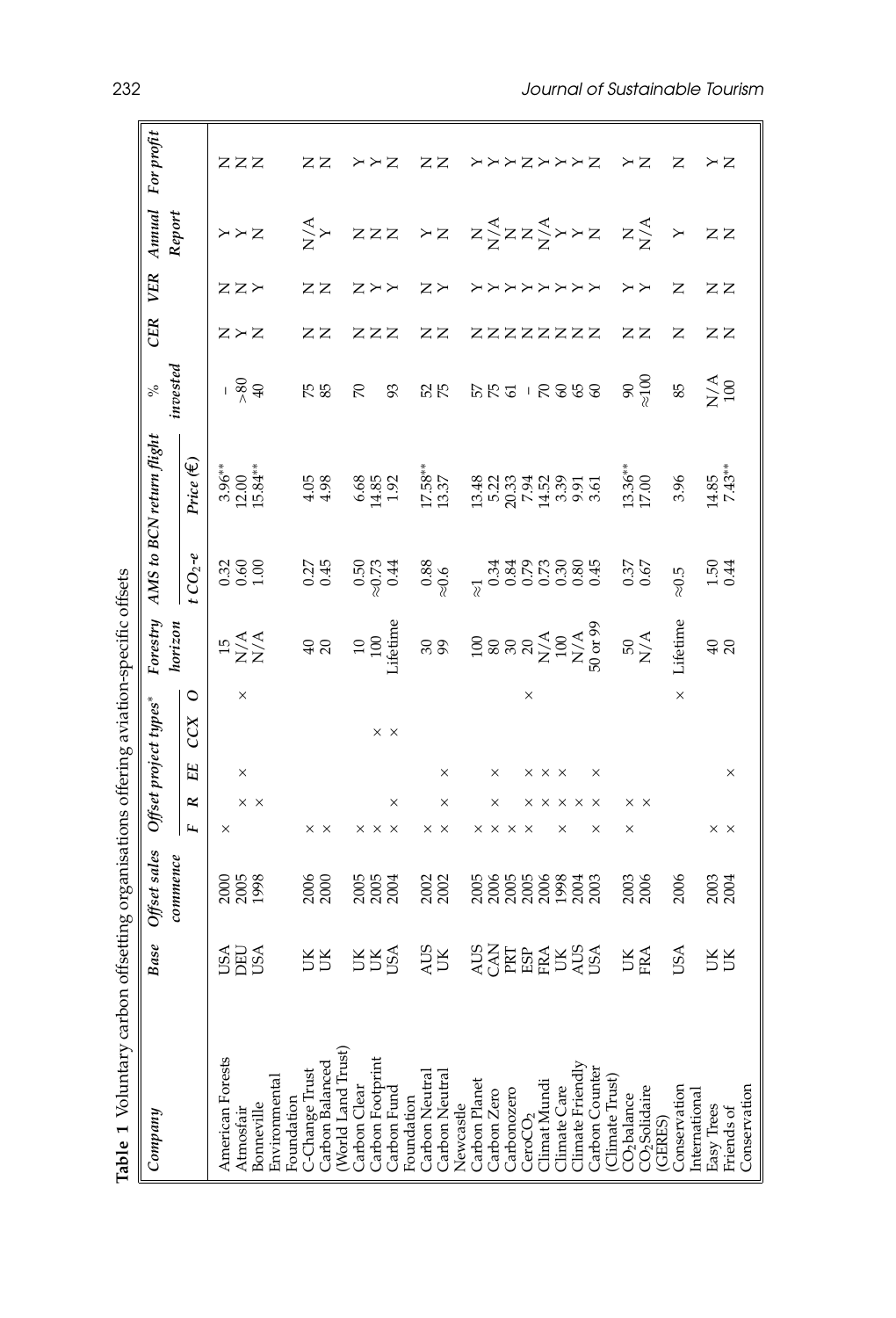Table 1 (contd)

| CER<br>ZZ>ZZ Z>ZIZZZ Z ZZZ>Z<br>$\emph{invested}$<br>$\frac{6}{6}$<br>AMS to BCN return flight<br>Price $(\in)$<br>5.52<br>5.89<br>5.89<br>5.89<br>5.89<br>10.23<br>10.35<br>4<br>10.35<br>4<br>13.55<br>4<br>13.55<br>4<br>13.55<br>41<br>13.55<br>4.11<br>13.55<br>4.11<br>9.50<br>9.50<br>9.50<br>5.50<br>5.50<br>5.50<br>5.50<br>5.50<br>5.50<br>5.50<br>5.50<br>5.50<br>5.50<br>5.50<br>5.50<br>5.50<br>5.50<br>5.50<br><br>t CO <sub>2</sub> -e<br>Lifetime $N/A$<br>$N/A$<br>$N/A$<br>$N/A$<br>$N/A$<br>$N/A$<br>$N/A$<br>$N/A$<br>$N/A$<br>$N/A$<br>$N/A$<br>$N/A$<br>$N/A$<br>Lifetime Lifetime<br>Lifetime Lifetime Day (100 $N$ )<br>$N$<br>Lifetime Day (100 $N$ )<br>$N$<br>Lifetime Day (100 $N$ )<br>$N/A$<br>$\label{eq:1} \small \textit{Forestry}$<br>horizon<br>$\circ$<br>×<br>$\times$<br>Offset project types $^\ast$<br>CCX<br>$\times$<br>EE<br>$\times$<br>$\times$<br>$\times$<br>$\approx$<br>$\times$ $\times$ $\times$<br>$\times$<br>$\times$<br>$\times$<br>$\times$<br>$\mathbf{L}$<br>$\times$<br>$\times$ $\times$ $\times$<br>$\times$<br>$\times$<br>$\mathsf{X}$<br>$\times$ $\times$ $\times$ $\times$<br>$\times$<br>Offset sales<br>commence<br>58558 8855 5356 8 8865<br>28888 8888 2882 8 28888<br>Base<br><b>ARREA</b><br><b>ASARA</b><br>SER<br><b>RESSESS</b><br>ĴЗÁ<br>Grow A Forest<br>Ebex21 (Landcare<br>Green My Flight<br>Green Seat<br>Trees for Travel<br>Tree Flights<br>Trees for Life<br>Tree Canada<br>Green Fleet<br>Renewable<br>Vancouver<br>Company<br>Energy<br>Fund | Table 1 (contd) |  |  |  |  |  |              |                                                                                                                                                                                                                                                                                                                                                                                                                                                                                                         |                       |
|------------------------------------------------------------------------------------------------------------------------------------------------------------------------------------------------------------------------------------------------------------------------------------------------------------------------------------------------------------------------------------------------------------------------------------------------------------------------------------------------------------------------------------------------------------------------------------------------------------------------------------------------------------------------------------------------------------------------------------------------------------------------------------------------------------------------------------------------------------------------------------------------------------------------------------------------------------------------------------------------------------------------------------------------------------------------------------------------------------------------------------------------------------------------------------------------------------------------------------------------------------------------------------------------------------------------------------------------------------------------------------------------------------------------------------------------------------------------------------------------------------------------------------|-----------------|--|--|--|--|--|--------------|---------------------------------------------------------------------------------------------------------------------------------------------------------------------------------------------------------------------------------------------------------------------------------------------------------------------------------------------------------------------------------------------------------------------------------------------------------------------------------------------------------|-----------------------|
|                                                                                                                                                                                                                                                                                                                                                                                                                                                                                                                                                                                                                                                                                                                                                                                                                                                                                                                                                                                                                                                                                                                                                                                                                                                                                                                                                                                                                                                                                                                                    |                 |  |  |  |  |  | VER          | Annual<br>Report                                                                                                                                                                                                                                                                                                                                                                                                                                                                                        | For profit            |
| Research)<br>Moor Trees                                                                                                                                                                                                                                                                                                                                                                                                                                                                                                                                                                                                                                                                                                                                                                                                                                                                                                                                                                                                                                                                                                                                                                                                                                                                                                                                                                                                                                                                                                            |                 |  |  |  |  |  |              |                                                                                                                                                                                                                                                                                                                                                                                                                                                                                                         |                       |
|                                                                                                                                                                                                                                                                                                                                                                                                                                                                                                                                                                                                                                                                                                                                                                                                                                                                                                                                                                                                                                                                                                                                                                                                                                                                                                                                                                                                                                                                                                                                    |                 |  |  |  |  |  |              | $\left  \times \sum_{\alpha}^{p} \times \sum_{\beta}^{p} \times \sum_{\beta}^{p} \times \sum_{\alpha}^{p} \times \sum_{\alpha}^{p} \times \sum_{\beta}^{p} \times \sum_{\beta}^{p} \times \sum_{\beta}^{p} \times \sum_{\beta}^{p} \times \sum_{\beta}^{p} \times \sum_{\beta}^{p} \times \sum_{\beta}^{p} \times \sum_{\beta}^{p} \times \sum_{\beta}^{p} \times \sum_{\beta}^{p} \times \sum_{\beta}^{p} \times \sum_{\beta}^{p} \times \sum_{\beta}^{p} \times \sum_{\beta}^{p} \times \sum_{\beta}$ |                       |
|                                                                                                                                                                                                                                                                                                                                                                                                                                                                                                                                                                                                                                                                                                                                                                                                                                                                                                                                                                                                                                                                                                                                                                                                                                                                                                                                                                                                                                                                                                                                    |                 |  |  |  |  |  |              |                                                                                                                                                                                                                                                                                                                                                                                                                                                                                                         |                       |
|                                                                                                                                                                                                                                                                                                                                                                                                                                                                                                                                                                                                                                                                                                                                                                                                                                                                                                                                                                                                                                                                                                                                                                                                                                                                                                                                                                                                                                                                                                                                    |                 |  |  |  |  |  |              |                                                                                                                                                                                                                                                                                                                                                                                                                                                                                                         |                       |
|                                                                                                                                                                                                                                                                                                                                                                                                                                                                                                                                                                                                                                                                                                                                                                                                                                                                                                                                                                                                                                                                                                                                                                                                                                                                                                                                                                                                                                                                                                                                    |                 |  |  |  |  |  |              |                                                                                                                                                                                                                                                                                                                                                                                                                                                                                                         |                       |
| Prima Klima Weltweit<br>Terrapass<br>The Carbon<br>Neutral Company<br>The Conservation<br>My Climate<br>Native Energy<br>Offsetters                                                                                                                                                                                                                                                                                                                                                                                                                                                                                                                                                                                                                                                                                                                                                                                                                                                                                                                                                                                                                                                                                                                                                                                                                                                                                                                                                                                                |                 |  |  |  |  |  | KKKIKKK KXKK |                                                                                                                                                                                                                                                                                                                                                                                                                                                                                                         | Z>ZZ> ZZ>ZZ>> Z Z>ZZZ |
|                                                                                                                                                                                                                                                                                                                                                                                                                                                                                                                                                                                                                                                                                                                                                                                                                                                                                                                                                                                                                                                                                                                                                                                                                                                                                                                                                                                                                                                                                                                                    |                 |  |  |  |  |  |              |                                                                                                                                                                                                                                                                                                                                                                                                                                                                                                         |                       |
|                                                                                                                                                                                                                                                                                                                                                                                                                                                                                                                                                                                                                                                                                                                                                                                                                                                                                                                                                                                                                                                                                                                                                                                                                                                                                                                                                                                                                                                                                                                                    |                 |  |  |  |  |  |              |                                                                                                                                                                                                                                                                                                                                                                                                                                                                                                         |                       |
|                                                                                                                                                                                                                                                                                                                                                                                                                                                                                                                                                                                                                                                                                                                                                                                                                                                                                                                                                                                                                                                                                                                                                                                                                                                                                                                                                                                                                                                                                                                                    |                 |  |  |  |  |  |              |                                                                                                                                                                                                                                                                                                                                                                                                                                                                                                         |                       |
|                                                                                                                                                                                                                                                                                                                                                                                                                                                                                                                                                                                                                                                                                                                                                                                                                                                                                                                                                                                                                                                                                                                                                                                                                                                                                                                                                                                                                                                                                                                                    |                 |  |  |  |  |  |              |                                                                                                                                                                                                                                                                                                                                                                                                                                                                                                         |                       |
|                                                                                                                                                                                                                                                                                                                                                                                                                                                                                                                                                                                                                                                                                                                                                                                                                                                                                                                                                                                                                                                                                                                                                                                                                                                                                                                                                                                                                                                                                                                                    |                 |  |  |  |  |  |              |                                                                                                                                                                                                                                                                                                                                                                                                                                                                                                         |                       |
|                                                                                                                                                                                                                                                                                                                                                                                                                                                                                                                                                                                                                                                                                                                                                                                                                                                                                                                                                                                                                                                                                                                                                                                                                                                                                                                                                                                                                                                                                                                                    |                 |  |  |  |  |  |              |                                                                                                                                                                                                                                                                                                                                                                                                                                                                                                         |                       |
|                                                                                                                                                                                                                                                                                                                                                                                                                                                                                                                                                                                                                                                                                                                                                                                                                                                                                                                                                                                                                                                                                                                                                                                                                                                                                                                                                                                                                                                                                                                                    |                 |  |  |  |  |  |              |                                                                                                                                                                                                                                                                                                                                                                                                                                                                                                         |                       |
|                                                                                                                                                                                                                                                                                                                                                                                                                                                                                                                                                                                                                                                                                                                                                                                                                                                                                                                                                                                                                                                                                                                                                                                                                                                                                                                                                                                                                                                                                                                                    |                 |  |  |  |  |  |              |                                                                                                                                                                                                                                                                                                                                                                                                                                                                                                         |                       |
|                                                                                                                                                                                                                                                                                                                                                                                                                                                                                                                                                                                                                                                                                                                                                                                                                                                                                                                                                                                                                                                                                                                                                                                                                                                                                                                                                                                                                                                                                                                                    |                 |  |  |  |  |  |              |                                                                                                                                                                                                                                                                                                                                                                                                                                                                                                         |                       |
|                                                                                                                                                                                                                                                                                                                                                                                                                                                                                                                                                                                                                                                                                                                                                                                                                                                                                                                                                                                                                                                                                                                                                                                                                                                                                                                                                                                                                                                                                                                                    |                 |  |  |  |  |  | > ZZZ>Z      |                                                                                                                                                                                                                                                                                                                                                                                                                                                                                                         |                       |
|                                                                                                                                                                                                                                                                                                                                                                                                                                                                                                                                                                                                                                                                                                                                                                                                                                                                                                                                                                                                                                                                                                                                                                                                                                                                                                                                                                                                                                                                                                                                    |                 |  |  |  |  |  |              |                                                                                                                                                                                                                                                                                                                                                                                                                                                                                                         |                       |
|                                                                                                                                                                                                                                                                                                                                                                                                                                                                                                                                                                                                                                                                                                                                                                                                                                                                                                                                                                                                                                                                                                                                                                                                                                                                                                                                                                                                                                                                                                                                    |                 |  |  |  |  |  |              |                                                                                                                                                                                                                                                                                                                                                                                                                                                                                                         |                       |
|                                                                                                                                                                                                                                                                                                                                                                                                                                                                                                                                                                                                                                                                                                                                                                                                                                                                                                                                                                                                                                                                                                                                                                                                                                                                                                                                                                                                                                                                                                                                    |                 |  |  |  |  |  |              |                                                                                                                                                                                                                                                                                                                                                                                                                                                                                                         |                       |
|                                                                                                                                                                                                                                                                                                                                                                                                                                                                                                                                                                                                                                                                                                                                                                                                                                                                                                                                                                                                                                                                                                                                                                                                                                                                                                                                                                                                                                                                                                                                    |                 |  |  |  |  |  |              |                                                                                                                                                                                                                                                                                                                                                                                                                                                                                                         |                       |
|                                                                                                                                                                                                                                                                                                                                                                                                                                                                                                                                                                                                                                                                                                                                                                                                                                                                                                                                                                                                                                                                                                                                                                                                                                                                                                                                                                                                                                                                                                                                    |                 |  |  |  |  |  |              |                                                                                                                                                                                                                                                                                                                                                                                                                                                                                                         |                       |
|                                                                                                                                                                                                                                                                                                                                                                                                                                                                                                                                                                                                                                                                                                                                                                                                                                                                                                                                                                                                                                                                                                                                                                                                                                                                                                                                                                                                                                                                                                                                    |                 |  |  |  |  |  |              |                                                                                                                                                                                                                                                                                                                                                                                                                                                                                                         |                       |
|                                                                                                                                                                                                                                                                                                                                                                                                                                                                                                                                                                                                                                                                                                                                                                                                                                                                                                                                                                                                                                                                                                                                                                                                                                                                                                                                                                                                                                                                                                                                    |                 |  |  |  |  |  |              |                                                                                                                                                                                                                                                                                                                                                                                                                                                                                                         |                       |
|                                                                                                                                                                                                                                                                                                                                                                                                                                                                                                                                                                                                                                                                                                                                                                                                                                                                                                                                                                                                                                                                                                                                                                                                                                                                                                                                                                                                                                                                                                                                    |                 |  |  |  |  |  |              |                                                                                                                                                                                                                                                                                                                                                                                                                                                                                                         |                       |
|                                                                                                                                                                                                                                                                                                                                                                                                                                                                                                                                                                                                                                                                                                                                                                                                                                                                                                                                                                                                                                                                                                                                                                                                                                                                                                                                                                                                                                                                                                                                    | Cooperative     |  |  |  |  |  |              |                                                                                                                                                                                                                                                                                                                                                                                                                                                                                                         |                       |

*Note.* –, information not available or not disclosed; N/A, not applicable.<br>\*F: forestry; R: renewables; EE: energy efficiency; CCX: retired credits from Chicago Climate Exchange; O: Other.<br>\*\*Minimum amount.<br>\*\*\*Does not in N*ote. –,* information not available or not disclosed; N/A, not applicable.<br>\*F: forestry; R: renewables; EE: energy efficiency; CCX: retired credits from Chicago Climate Exchange; O: Other.

∗∗Minimum amount. ∗∗∗Does not include offset information.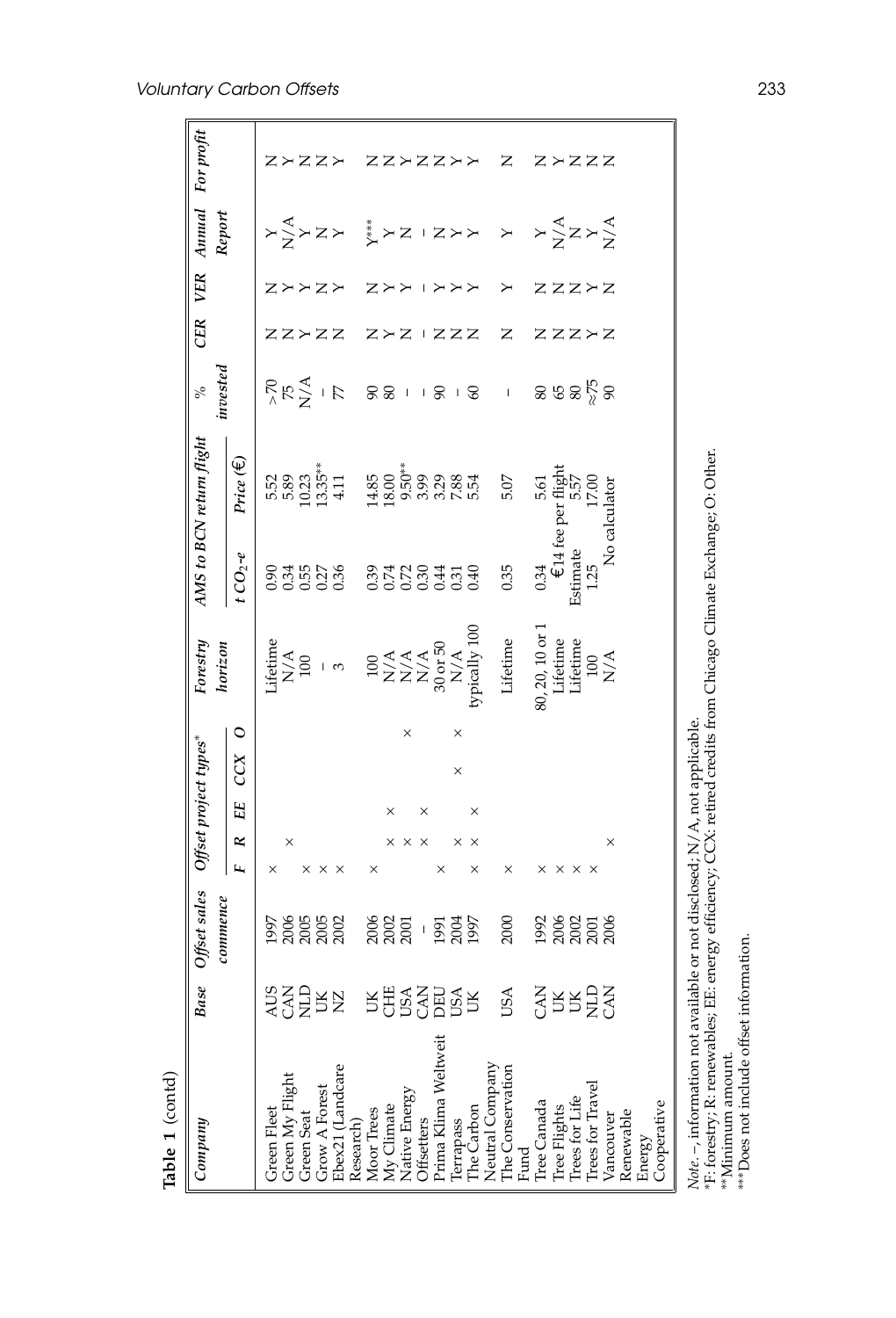are located in North America, Australia/New Zealand and Europe. The United Kingdom, with 14 organisations, is the country with the largest single number. Regarding the geographic distribution of offsetting schemes, there is considerable variation. Of 41 organisations providing information, 23 sell emissions reductions generated domestically, while 10 generate these in developing countries and 8 in a combination of projects 'at home' and in developing countries. Overall, carbon reduction projects are carried out in an estimated 30–40 different countries.

Strasdas (2006) lists several preconditions for credible and efficient compensation schemes. Regarding credibility, it has to be made sure that emissions are compensated on a 1:1 basis (i.e. fully). This involves the correct calculation of emissions, based on adequate aviation data, and the consideration of warming effects by non- $CO<sub>2</sub>$  GHG. Efficiency relates to the potential of compensation projects to actually achieve 'neutralisation' of emissions. Verification mechanisms should be in place to guarantee customers that these conditions are being met.

#### **Calculating emissions**

The quantities of GHG released from transport, as well as their contribution to global warming, will necessarily be estimated rather than measured. At the most basic level, this is due to the infeasibility of measuring the emissions of individual vehicles, be they surface vehicles or aircraft. Emissions estimates for the purposes of offsets thus assume average operating conditions and typical engine sizes, allowing emission factors to be applied as multipliers to the distance travelled. At the most detailed level, a more accurate calculation would have to consider the type of aircraft used by the traveller, its fuel use, occupancy rate, route, cruising altitude, the time of the day flown and even particular weather conditions, such as the presence of supersaturated zones. All of these factors will ultimately affect the individual traveller's contribution to climate change (IPCC, 1999). Such a complex calculation process is for various reasons unfeasible, and most compensation companies thus use simplified factors. These can affect the accuracy of results. For instance, as shown in Table 1, the amount of CO<sub>2</sub>-e emissions calculated for a flight from Amsterdam to Barcelona can vary by at least a factor of 3 between companies.

For instance, even though most UK-based organisations use the Department of Environment, Food and Rural Affairs' (DEFRA) average per pkm emission factors, the results of their online calculators are not necessarily the same. For instance, while C-Change Trust (UK) calculates emissions of  $0.27$  t CO<sub>2</sub>-e for a Amsterdam – Barcelona flight based on DEFRA's averages, The Carbon Neutral Company (UK) arrives at  $0.39$  t CO<sub>2</sub>-e. Note that the per passenger emissions estimates will, by definition, be sensitive to aircraft load factor, type, age, operational procedures and capacity assumptions. Compounding this potential for error is the uncertainty as to how best to account for the additional warming effects of non- $CO_2$  emissions, relative to  $CO_2$ , expressed as a multiplier in the RFI (see glossary). While IPCC (1999) estimated the mean net effects of these to be 2.7 times higher than those of  $CO<sub>2</sub>$ , an estimate since lowered to 1.9 by research under the TRADEOFF (2006) project (Sausen *et al.*, 2005), these RFI multipliers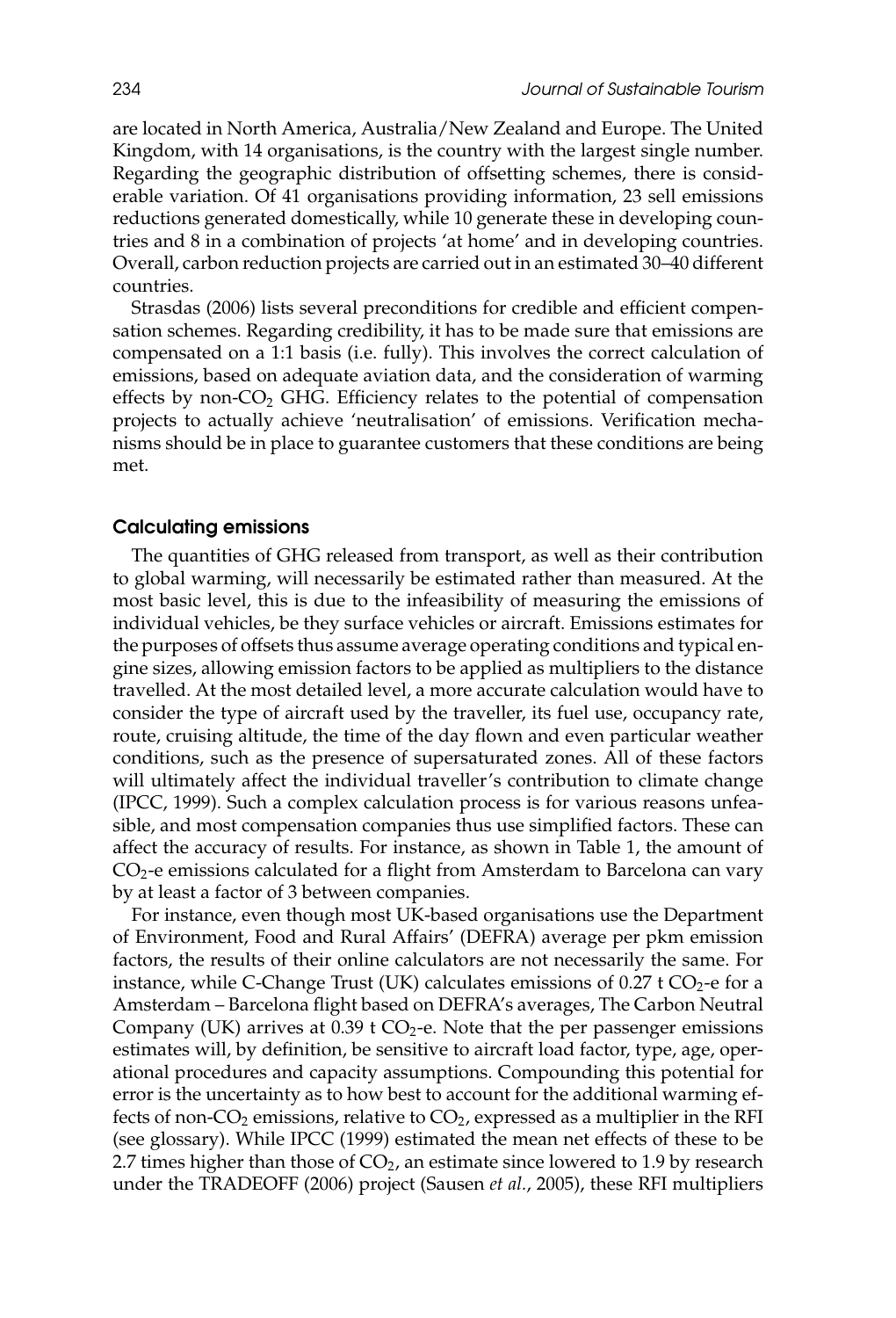do not include contrail-induced cirrus cloud. Including these impacts may substantially increase the RFI to a theoretical maximum of 5.1. However, it should be noted that not only is an accurate RFI value unknown, but that the calculation appropriate for indicating these warming effects is keenly debated, due to their region-specific effects and, as with other GHGs, their substantially differing lifetimes (e.g. Shine *et al.*, 2005). Furthermore, the above multipliers refer to the radiative forcing of historic (long-lived)  $CO<sub>2</sub>$  emissions and current (short-lived) non- $CO<sub>2</sub>$  impacts, while for the purpose of compensation, the impact of 1 t of GHG emitted now, for future radiative forcing, should be accounted for (see Forster *et al.*, 2006; Peeters *et al.*, 2006; Wit *et al.*, 2005). As it is impractical to try to account for all factors mentioned above, most schemes use travel distance and a standard emissions factor for calculation. Out of 41, five considered here offer basic estimates for travellers relating to short, medium or long haul flights rather than calculating emissions for a specific journey.

As shown in Table 2, out of 35 organisations with online calculators, exactly half currently use no RFI to account for non- $CO<sub>2</sub>$  effects (where no information concerning the RFI was given [three companies], this was interpreted as an RFI equalling 1). One quarter uses RFI 2.0, and five companies use RFIs of 2.7 or 3.0. Four other companies have customised their RFI, i.e. they allow the customer to decide to include a higher/lower RFI. The use of different RFI standards heavily influences the calculation of the amount of  $CO<sub>2</sub>$ -e generated by a given flight, even though it does not necessarily explain differences in emissions calculated for a given flight. For instance, emissions calculated for a flight from Amsterdam to Barcelona can vary between  $0.3$  t CO<sub>2</sub>-e (Climate Care, UK) and  $0.74$  t CO<sub>2</sub>-e (My Climate, Switzerland), even though both companies claim to use an identical RFI of 2.0 in this particular case.

The use of RFI also seems unrelated to the total costs of compensation for a specific flight (Figure 4), with costs for offsetting 1 t of  $CO<sub>2</sub>$ -e varying between €2.38 (American Forests, US) and €37.13 (Moor Trees, UK), representing a factor-15 price difference. The price difference becomes even greater when calculated per flight. For instance, offsetting a short distance flight from Amsterdam to Barcelona (2600 pkm return distance) is offered at prices ranging between €1.92 (Carbon Fund Foundation, US) and €20.33 (Carbonozero, Portugal) and may be influenced by minimum charges applied by the provider. In effect, compensation by an 'expensive' organisation using a RFI of 1.0 might thus be offered at the same price as compensation by a 'cheap' organisation using a RFI of 3.0. The prices of compensation might thus rather depend on the time horizons over

**Table 2** Number of voluntary carbon offsetting organisations applying specific RFI

| <b>RFI 1.0</b> | 17 |
|----------------|----|
| $RFI 2.0*$     |    |
| <b>RFI 2.7</b> |    |
| <b>RFI 3.0</b> |    |
| RFI customised |    |
| Total          | 35 |

<sup>∗</sup>Including two organisations using RFIs of 1.9 and 2.16, respectively.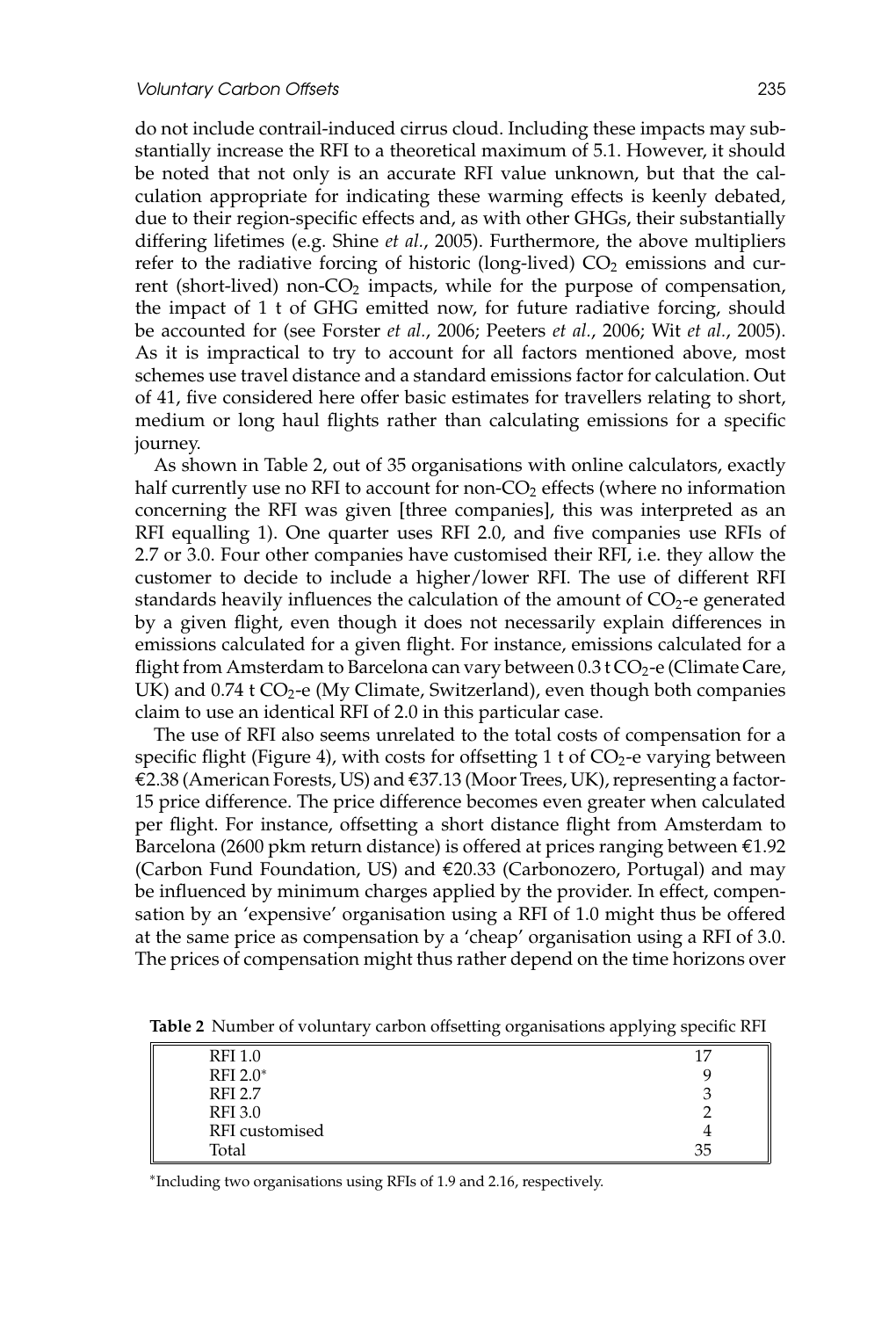

**Figure 4** Comparison of prices ( $\epsilon$  per ton CO<sub>2</sub>-e) and RFI

which projects are calculated, the validity and reliability of projects, administrative costs or profit margins taken out by profit entities (out of 41 organisations, 16 are for profit), than on the choice of an RFI. The share of payments invested in offsetting projects can vary between 40% (Bonneville Environmental Foundation, US) and a claimed 100% (Friends of Conservation, UK). Note that most companies do not provide information on the share of investments in relation to payments made; however, for newly started and small companies, administrative costs will heavily influence results. Note as well that out of 41 organisations, only 16 had accessible annual reports, even though this might be due to the fact that 17 organisations were founded in 2005 or 2006. For those provided, the details and assurances vary considerably particularly if offsetting is not the primary activity of the organisation.

#### **Compensation measures**

Compensation schemes support mainly two project categories: biological 'sinks' where carbon is sequestered in biomass through afforestation or reforestation (here summarised as forestry) or emissions savings, where energy-efficiency gains or replacement of fossil fuels by renewable energy sources reduces GHG emissions from a business-as-usual baseline. Companies also engage in buying offsets from the Chicago Climate Exchange (www.chicagoclimatex.com), and practice a wide range of other measures, such as methane capture, forest and biodiversity conservation, or projects focusing on climate change adaptation. However, as Table 3 shows, most of the voluntary carbon offsetting organisations identified focus entirely or partially on forestry projects. Less than 25% focus entirely on renewable energy and energy efficiency projects.

To include forestry in regulatory offsetting schemes is possible because of article 3.3 of the Kyoto Protocol, which states that countries have to account for emissions and the sequestration of afforestation (newly planted areas),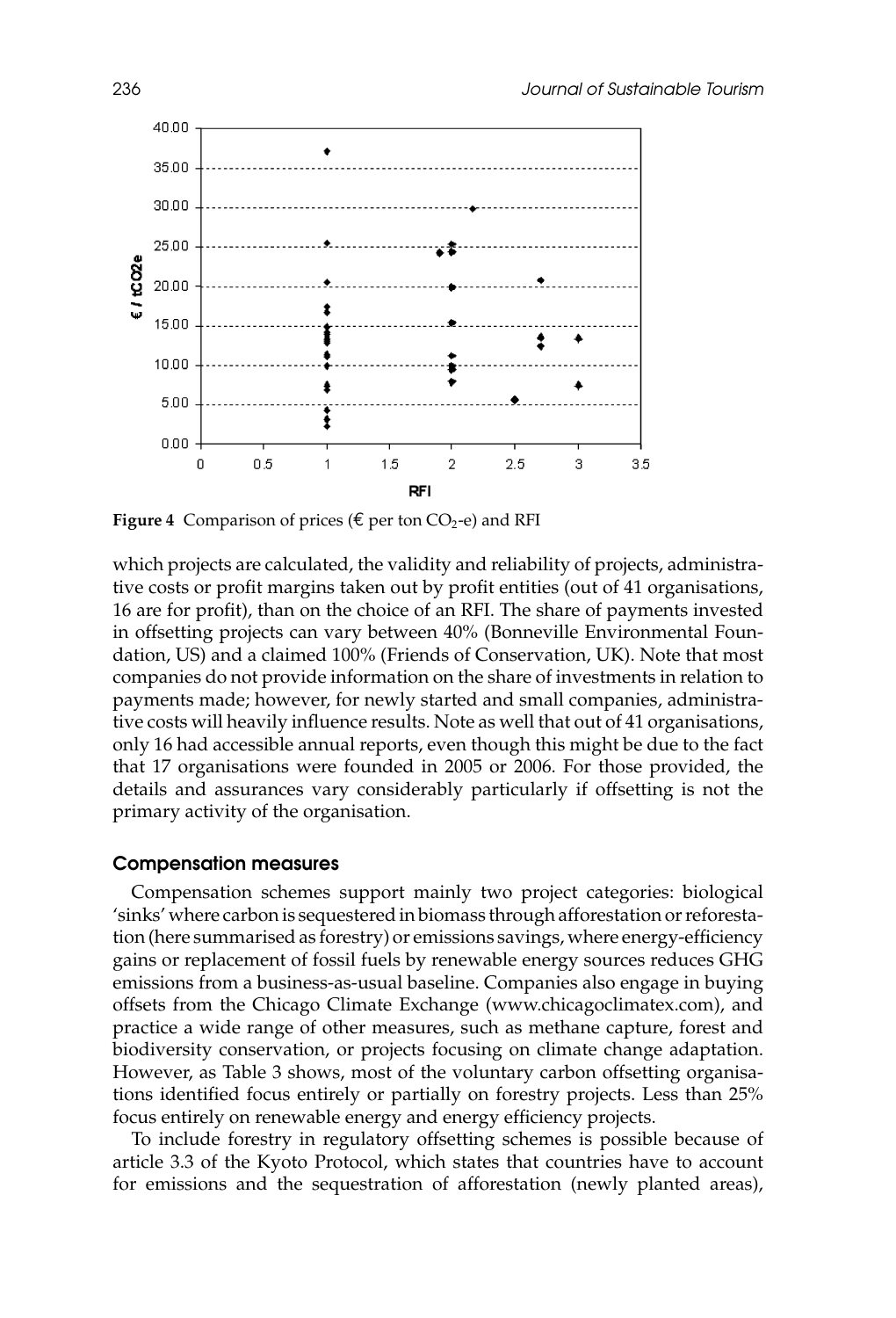**Table 3** Focus on project categories among voluntary carbon offsetting organisations

| $\parallel$ Forestry                    |        |
|-----------------------------------------|--------|
| Forestry, Renewables, Energy efficiency | $11**$ |
| Renewables, Energy efficiency           |        |
| Total                                   |        |

<sup>∗</sup>Including Conservation International (entirely conservation projects, i.e. 'avoided deforestation').

∗∗Including three companies buying credits from the Chicago Climate Exchange. As these can comprise forestry projects, the companies are included in the mixed category.

reforestation (previously planted, cut down and replanted areas) and deforestation. More specifically, the Marrakesh Accords allow the inclusion of afforestation and reforestation activities as sink projects within the CDM (Marrakesh Accords, 2001). Tree planting appears popular among customers. One reason for this could be that forests are important places for recreation in industrialised countries. Tropical forests, on the other hand, refer to Western concepts of natural, unsullied environments, and the diversity of life. Trees are thus generally seen as something positive, appealing to common aesthetics. While forestry projects can have a number of advantages, such as their potential to contribute to local development processes, biodiversity management, and to raise awareness of climate change, there are also a number of problems. For instance, Gössling (2000) calculated that offsetting global aviation's GHG emissions for the year 2000 (leisure tourism only) would require an area of about  $28,800 \text{ km}^2$ . An area of similar size (growing by about 3% per year) would have to be afforested each year, indicating the scale at which forestry projects would have to be operated (see also Boon *et al.*, 2006). Furthermore, unless carbon stored in trees is not used for the production of biofuels to substitute for fossil fuels (Read & Lermitt, 2005), the area used for afforestation would also have to be set aside infinitely. This might be even more problematic given that forests will increasingly be at risk (fire, drought etc.) because of climate change (Ceron & Dubois, 2007). Moreover, monocultures for fuel production would only support low levels of biodiversity, and the effectiveness of afforestation must be assessed, particularly in developing countries, against political stability, social and other environmental aspects (Bäckstrand & Lovbrand, 2006; Benitez et al., 2006; Brown & Corbera, 2003; Jackson *et al.*, 2005; Reich *et al.*, 2006). Finally, forestry and biomass production can entail significant energy inputs and related GHG emissions that should be deducted from the carbon stored, to only consider net gains (Holden & Høyer, 2005).

In comparison, ecoefficiency measures have the goal of achieving the same output in terms of production or service at a lower input of energy or materials (for a case study of tourism, see Gössling *et al.*, 2005). Investments in ecoefficiency measures would thus seek to reduce the amount of emissions caused by a particular mobility pattern or journey through reductions in energy use and associated emissions in other sectors. Likewise, exchanging existent energy structures based on the use of fossil fuels in favour of those based on renewable ones might have a range of development advantages.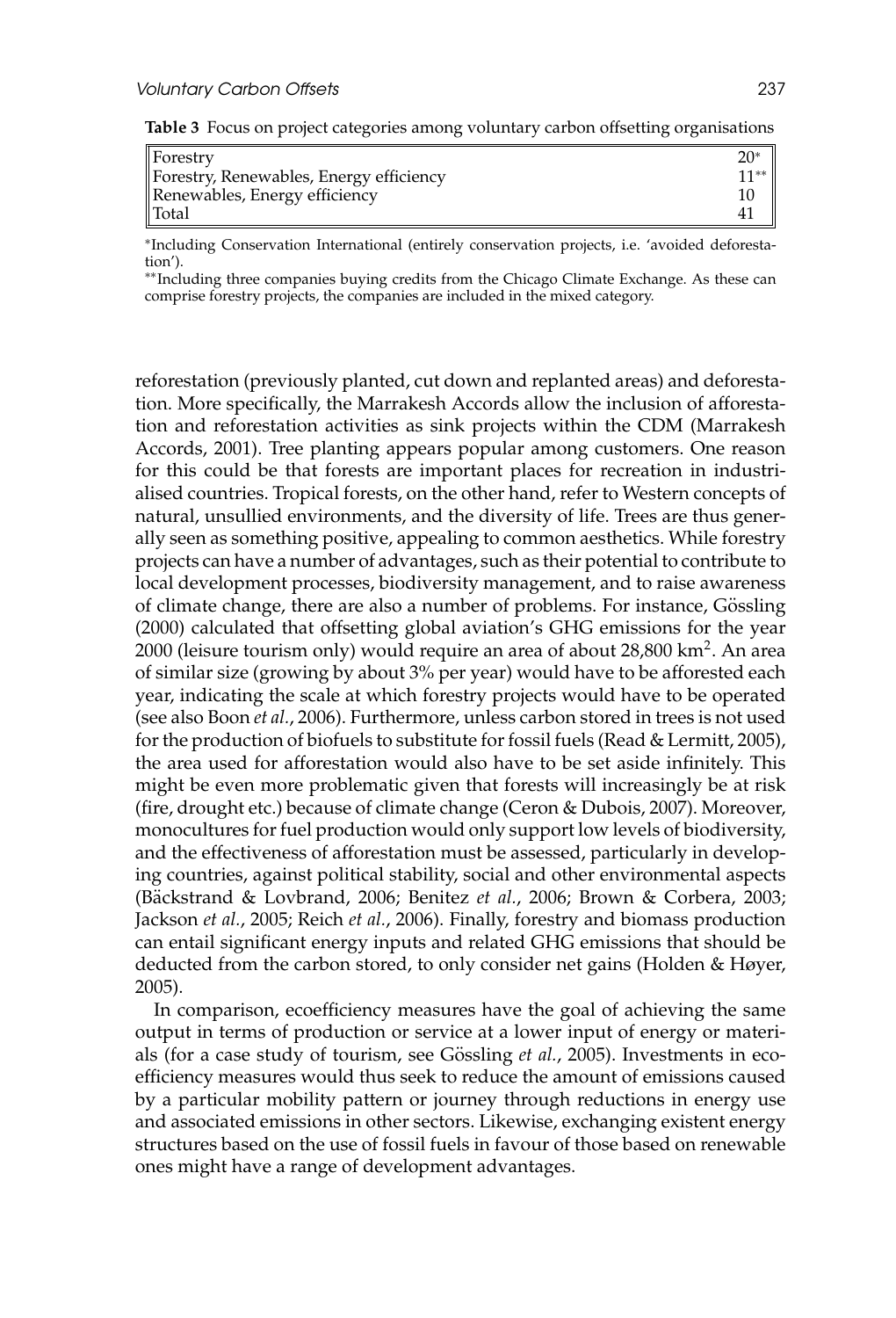#### **Temporal aspects of compensation projects**

Another aspect of fundamental importance in the calculation process is the period over which compensation companies calculate their offsets. All carbon released at present will lead to additional build-up of  $CO<sub>2</sub>$  in the atmosphere, while compensation measures, such as forestry, will lead to sequestration over time. As Table 1 shows, some companies seek to 'neutralise' emissions through forestry projects during the same year they occur, while others calculate sequestration over 100 years (i.e. the assumed lifetime of a tree). Clearly, such differences in the time horizon chosen not only have consequences for  $CO<sub>2</sub>$  concentrations in the atmosphere, but also influence prices for offsetting. Furthermore, carbon sequestration will depend on the tree species planted, soil conditions and climate, thus varying between geographical regions. It thus seems clear that the integration of proper timeframes for various compensation projects (particularly forestry, but also for renewable energy and energy efficiency) is paramount. A simple model in the context of forestry projects illustrates this (Figure 5).

One of the major questions in the context of afforestation schemes is the question of the size of the area that needs to be afforested in order to offset 1 t of carbon. Since emissions are released over hours, but sequestered over the lifetime of a tree, the interval between emission and storage determines the build-up of additional atmospheric carbon. Gössling (2000) used three carbon storage scenarios (10, 20 and 40 years), based on the assumption that fuel demand of leisure air travel was in the order of 80.5 Mt in 2000, increasing by 3.9%. Note that current growth in fuel use worldwide is somewhat lower in the order of 3% per annum; however, European growth in fuel use in 1990–2003 was 4.3% per annum (Commission of the European Communities, 2005). The RFI used in Gössling's (2000) model was 2.7. In scenario A, emissions accumulated between 2000 and 2015 (S), are offset until 2017/18 (S'), in scenario B until 2023/24 (S") and in scenario C until  $2032/33$  (S<sup>'''</sup>). As shown in Figure 5, the rate of carbon



\*Emissions of CO<sub>2</sub>, NO<sub>x</sub> and H<sub>2</sub>O converted into CO<sub>2</sub>-equivalent and calculated as C mass fraction;  $\sim$  Ernissions or CO<sub>2</sub>, NO<sub>x</sub> and H<sub>2</sub>O converted into CO<sub>2</sub>-equivalence in the struck of the struck of the strumer, 1997).

**Figure 5** Carbon accumulation through afforestation over time. Source: Gössling (2000)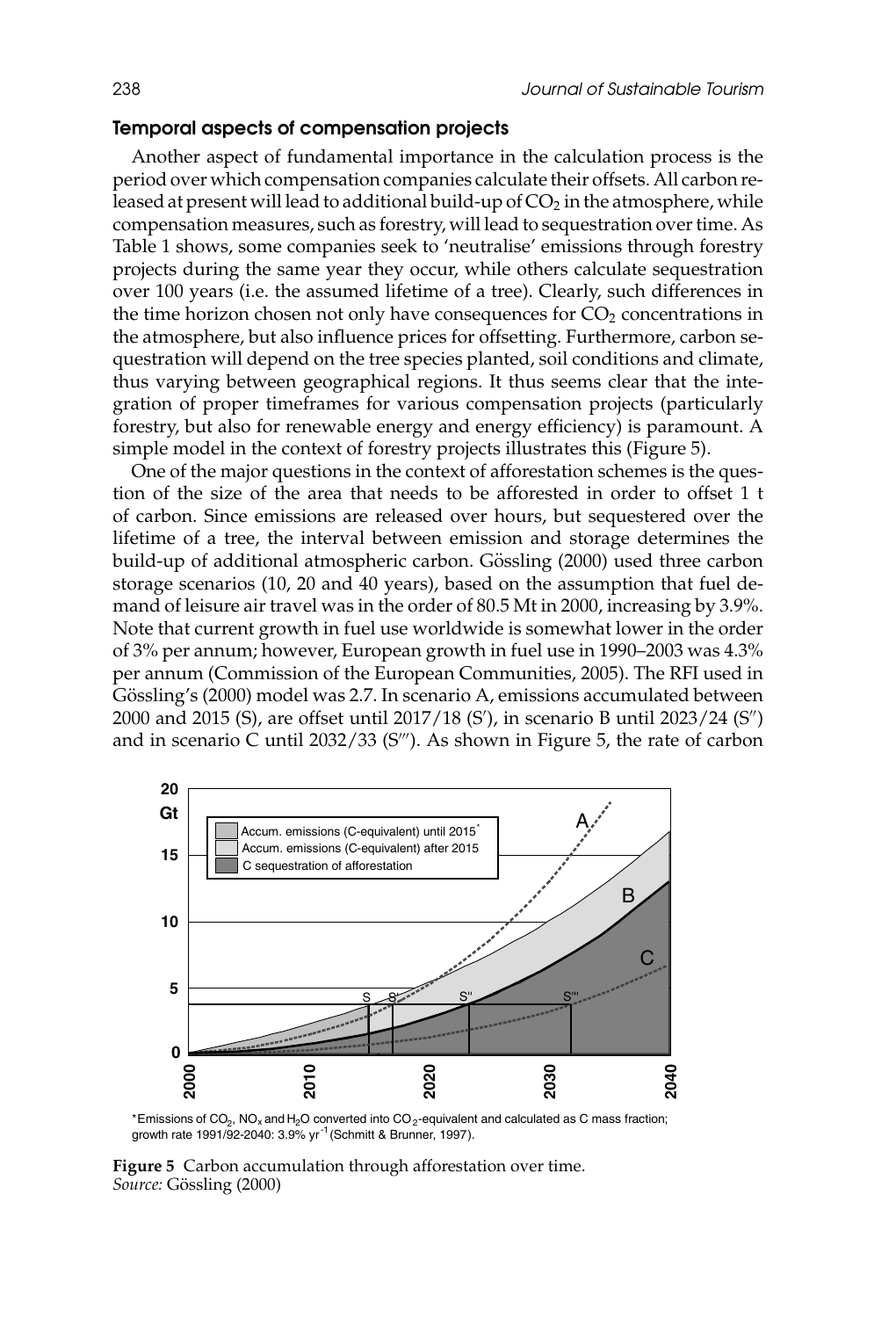sequestration in trees in scenario A (fast sequestration) soon passes the rate of atmospheric accumulation, while in scenario C (slow sequestration), sequestration of carbon follows emissions slowly, leading to an increasing build-up of carbon in the atmosphere. It was concluded that emissions should be sequestered within a period of 20 years, as the carbon increment would follow emissions slowly over time. While the model is simplified, using RFI as a constant parameter (Peeters *et al.*, 2006; Sausen *et al.*, 2005), it nevertheless shows that the consideration of time horizons is significant for future build-up of  $CO<sub>2</sub>$ concentrations. The model also shows that using forestry sequestration horizons of 100 years is unfeasible, which is recognised in the Marrakesh Accords (2001) and addressed through complex guidelines regarding forestry CDM, but disregarded by organisations in the voluntary carbon market.

#### **Emissions compensated**

Clearly, the total amount of emissions offset through voluntary schemes is as yet negligible. Of those companies reporting amounts offset (16 of 41), as yet, only a few have achieved considerable reductions. Based on an aggregation of existing company figures, it is estimated that the total amount of carbon offsets from all voluntary carbon offsetting organisations (aviation) did not exceed  $200,000$  t  $CO<sub>2</sub>$ -e in 2005 (see also Clean Air-Cool Planet, 2006). This can be compared to (1) the regulatory market, where an estimated 107 million t  $CO_2$ -e were traded in 2004 (Lecocq & Capoor, 2005), (2) overall emissions from aviation in the order of some 800 million  $t CO<sub>2</sub>$  and (3) global emissions of  $CO<sub>2</sub>$  in the order of 23 Gt. The voluntary carbon offsetting market is thus, in volume terms, in an early development phase, with a growth factor of 400 needed to become significant – i.e. achieving a 10% reduction of GHG emissions from aviation.

## **Credibility**

Companies sell CERs, VERs or NVERs, which are generated through their own or third party projects. The most common standard is the VER, generated through own projects. A wide variety of auditors are involved in accreditation, making it difficult to understand the standards used for VERs. While some companies state that they do not go through auditing to save money, there are also a number of companies providing very general information that verification is based on an 'external auditing'. For individual customers, it is currently next to impossible to judge the real value of the credits they buy. Formal certification does indeed increase transaction costs. While carbon credits certified under the Gold Standard may cost around  $\epsilon$ 20 per ton of CO<sub>2</sub>-e, NVERs through forestry may cost one tenth of this amount. Clearly, the credibility of current audit practices is variable and price in an increasingly competitive compensation market may be a driving force behind this. Efforts to regulate the generation and trade of VERs are proposed from a number of sources. The Gold Standard and UK Government recommendations have previously been mentioned, whilst the NGO, The Climate Group, is developing its own Voluntary Carbon Standard (VCS) with the International Emissions Trading Association and World Economic Forum. The VCS is less prescriptive of project type and sustainability criteria than are others, the main intention being to provide comparable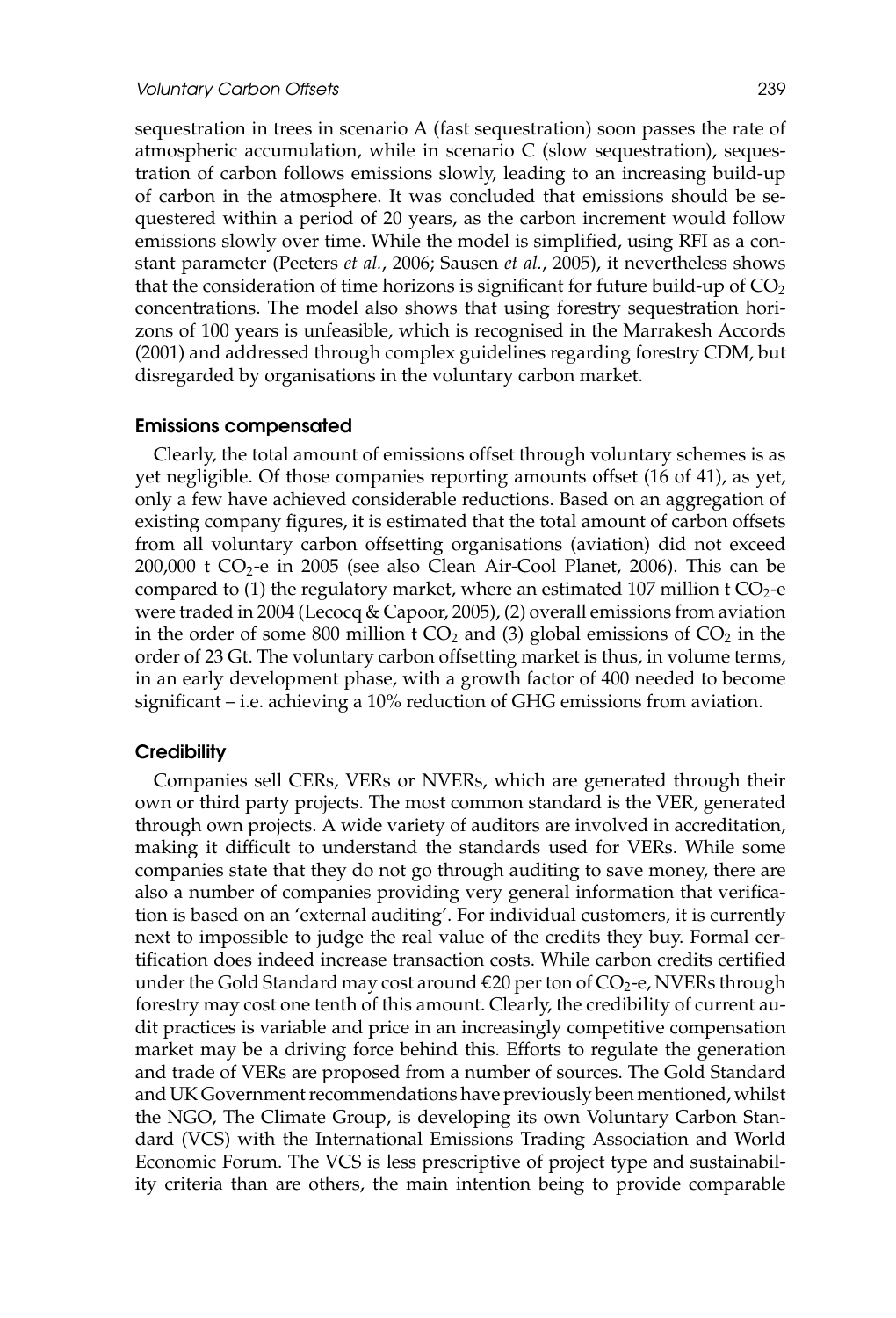auditing standards and a central registry of Voluntary Carbon Units (VCUs) to prevent double selling (The Climate Group, 2006). It is not clear how the various proposals will interact in the marketplace and what, if any, legislation may develop.

## **Discussion and Conclusions**

Aviation is of central importance for international tourism, as some 42% of all international tourist arrivals are now by air, corresponding to 286 million passengers (in 2003; WTO, 2005). This perspective, however, only represents the share of tourism by the relatively wealthy. In terms of all domestic and international tourism worldwide, the significance of aviation as a means of transport is far lower. Our estimate is that aviation is the transport mode for less than  $10\%$  of all tourist trips ( $>24$  h). Nevertheless, the importance of aviation for international tourism is expected to increase, with a trend towards more frequent and longer air travel. For instance, within the EU, average distances covered by air are predicted to increase from about 1150 km in 2000 to about 1600–1700 km per tourist in 2020 (Peeters *et al.*, 2004). Consequently, impacts related to aviationbased tourism will increase, raising the question of the potential of voluntary carbon offsetting schemes in mitigating these.

Voluntary carbon offsetting schemes seem increasingly popular, with a rapidly growing number of such organisations, possibly also in anticipation of compulsory carbon trading for aviation in the future. However, as this study reveals, there are substantial differences between organisations with respect to emission calculation processes, compensation measures, prices charged and verification processes. This has consequences for the efficiency and credibility of voluntary offsetting schemes: it would not be surprising if customers do not know how to choose between the widely different options and simply choose the least costly. Out of 41 companies, only a few (such as Atmosfair, Germany) seem to use a scientifically sound and holistic approach to compensation. Gaining credibility calls for the establishment of common standards for the calculation of emissions, and in particular a common RFI, as well as the measurement of emissions reductions, essentially following UN-FCCC CDM procedures. Companies should also be required to inform customers about alternatives to frequent air travel, such as adopting different travel habits or using ground transportation where feasible. The objective should be to reach both common calculation standards and communication messages.

Companies using common standards, notably integrating a minimum RFI and identical offsetting periods, could then carry a common label, such as an extended version of the Gold Standard. This would improve their credibility and the market in general, making it easier for the customer to distinguish reliable and credible companies from those with ambivalent standards. The criteria for choosing a suitable compensation organisation might then rather be the portfolio offered, such as projects in developing countries versus at home, energy efficiency versus renewable energy, or large-scale versus small-scale projects. The price charged to compensate  $1$  t of  $CO<sub>2</sub>$ -e would then obviously be relevant, forcing companies to offer efficient solutions. This might in particular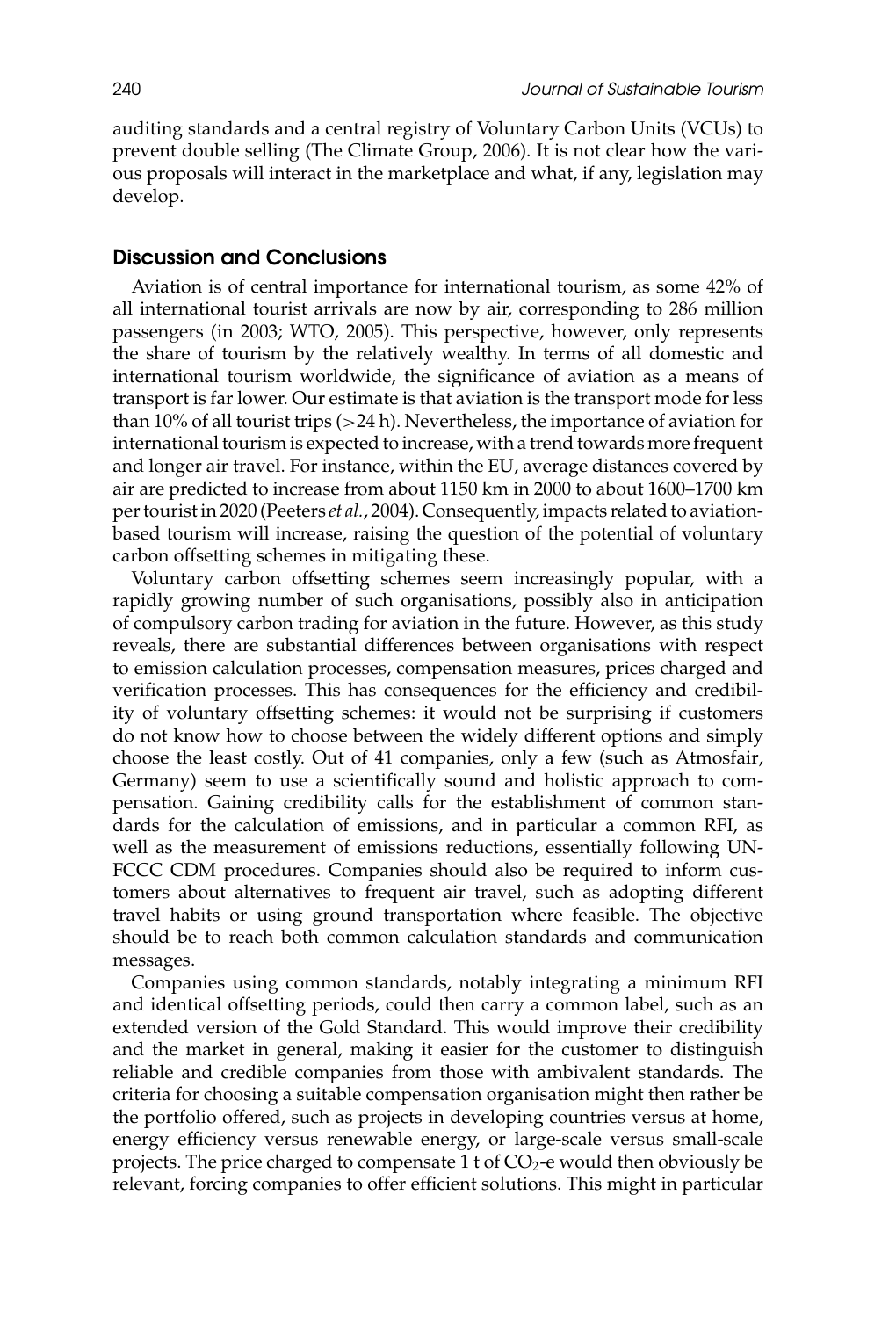affect for-profit entities seeking to compensate at low, profit-maximising costs, based on more ambivalent projects.

At this early stage in the development of the offsets market, it is unclear whether voluntary carbon offsets could make a significant contribution to making tourism more sustainable. Voluntary compensation is still far from firmly rooted in the tourism industry and among travellers, though there are some positive trends. In Germany, *forum anders reisen* (www.forumandersreisen.de), an association of over 100 small special-interest tour operators, advertise the possibility of voluntary carbon compensation to their customers, and some operators have integrated it into their booking procedures. Similar initiatives are under discussion in the British tourism industry and within the ecotourism community. Nevertheless, voluntary emissions reductions need to increase by at least a factor of 400 to become relevant, even to achieve a 10% reduction of GHG emissions from aviation. If this is to be achieved, a sizeable proportion of the travelling public, airlines, tour operators and typical long-haul destinations would have to become a part of voluntary compensation schemes in the short term. It should also be clear that offsets are environmentally risky options that do nothing to directly reduce aviation emissions. If not presented as a temporary or complementary strategy, offsets carry the political risk of encouraging people to believe that they need not change their behaviour, thus creating irreversibility in current consumption and production patterns. Moreover, if emissions from aviation are allowed to grow on the basis of concomitant offsets in other sectors, this will reduce the number of options available for future reductions in these sectors at comparably low costs. Given the need for more drastic emissions reductions in the post-Kyoto period, such an approach could increase the future costs of offsets while reducing the margins of reductions that can be achieved through technology. Finally, one of the main disadvantages of a voluntary approach is that it gives limited incentive to airlines to increase their fuel efficiency; clearly, such incentives can be created by emission taxes and levies, or regulated, tightly capped carbon trade systems. Such a cap could be implemented separately for the aviation sector, with no option to buy emissions rights from other sectors, as there is otherwise a risk that the sector will increase its contribution to global warming by acquiring carbon credits not considering the non- $CO<sub>2</sub>$  effects of aviation emissions (Lee & Sausen, 2000). Moreover, aviation might be able to afford buying permits at a price and to an extent that could choke the possibility for other sectors to do so, jeopardising the flexibility tradable permits are supposed to introduce (Godard, 2006).

In conclusion, voluntary carbon offsetting schemes remain an ambiguous solution to aviation's environmental impacts, and therefore, an ambiguous tool for sustainable tourism management. Arguably, in view of the strong growth in this sector, technological *and* behavioural change will be necessary to bring aviation onto a sustainable emissions path, with behavioural change having the more important role to play. An optimal approach might be to combine compulsory, non-tradable caps on aviation-related emissions with voluntary schemes. Caps would guarantee the primary goal that emissions from this sector could be stabilised. Voluntary offsets, if meeting credibility and efficiency standards, could then contribute to further emissions reductions in this sector. These reductions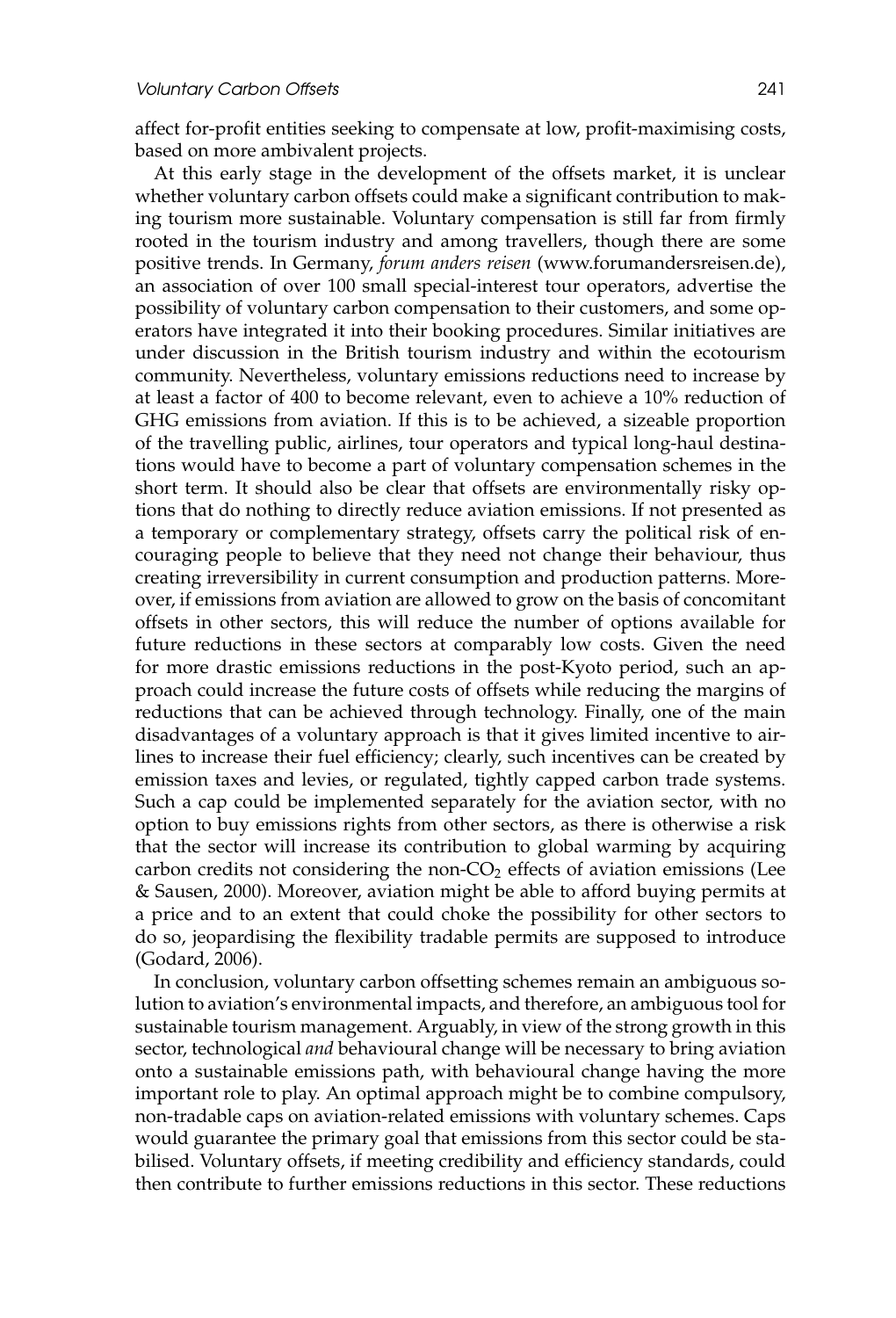could be minor, if schemes continue to operate at current scales, or substantial, if they were applied throughout the sector.

The paper has also revealed substantial future research needs. First, voluntary offsetting schemes are as yet little explored, particularly with respect to the efficiency and credibility of calculation standards and compensation projects, as well as the verification standards of different auditors. Research is needed to identify these, and to 'audit the auditors', as there seem to be considerable differences in the approaches taken. In this respect, voluntary carbon offsetting is strikingly similar to the proliferation of certifications for sustainable tourism itself, where common global standards are also being sought. Second, voluntary offset schemes are currently of minor importance for reducing emissions. Research is thus needed to analyse the potential market for voluntary offsetting schemes, for instance with regard to customer acceptance of opt-out or obligatory compensation schemes for aviation. Third, we need to better understand the consequences of voluntary compensation projects for energy efficiency improvements, the development of prices for compensation and the contribution of these projects to sustainable development. For instance, should travellers offset their emissions nationally, this could have substantial consequences for the restructuring of national energy infrastructures in industrialised countries, potentially leading to considerable employment opportunities. Fourth, the interaction of voluntary and regulatory markets deserves to be analysed. Currently, some compensation organisations engage in regulatory markets, which could, in the future, have consequences for the development and price levels in these markets. Fifth, research could help various compensation mechanisms converge in terms of standards and communication. Sixth, the philosophical and ethical dimensions of compensation schemes deserve attention. Voluntary compensation is generally understood as a means to maintain current mobility patterns. Clearly, such a view ignores aspects of intra- and intergenerational equity. Several compensation schemes suggest that energy intensive lifestyles in Western societies can be continued with 'a good conscience' through compensation in low income countries. This raises another question: while investments in low income countries might be more efficient, this obscures the awareness of the long term costs of becoming sustainable in industrialised countries. For instance, would all citizens of one country invest only in national compensation projects, spatial constraints (e.g. in the case of afforestation) and financial constraints (higher costs for compensation associated with higher efficiencies) would become more obvious. While this might affect the willingness to participate in voluntary compensation schemes, it might also generate greater awareness of the impact of contemporary lifestyles in western societies. National projects are currently not feasible, though, because voluntary offsets affect the regulatory markets. Research would thus have to be carried out in order to understand how these problems can be resolved. Finally, there is a need to understand how voluntary carbon offsetting schemes can be established on a broader basis. For instance, in the UK, the tourism industry has started to engage in the Tourism Industry Carbon Offset Service (TICOS), which will have the goal to collect about €11.00 per ton of  $CO<sub>2</sub>$  from air travellers to invest in voluntary carbon offsets. However, it is unclear of how travellers will accept the scheme in general (cf. Becken, 2004), whether the fee is optimal and whether this can be replicated on a global scale.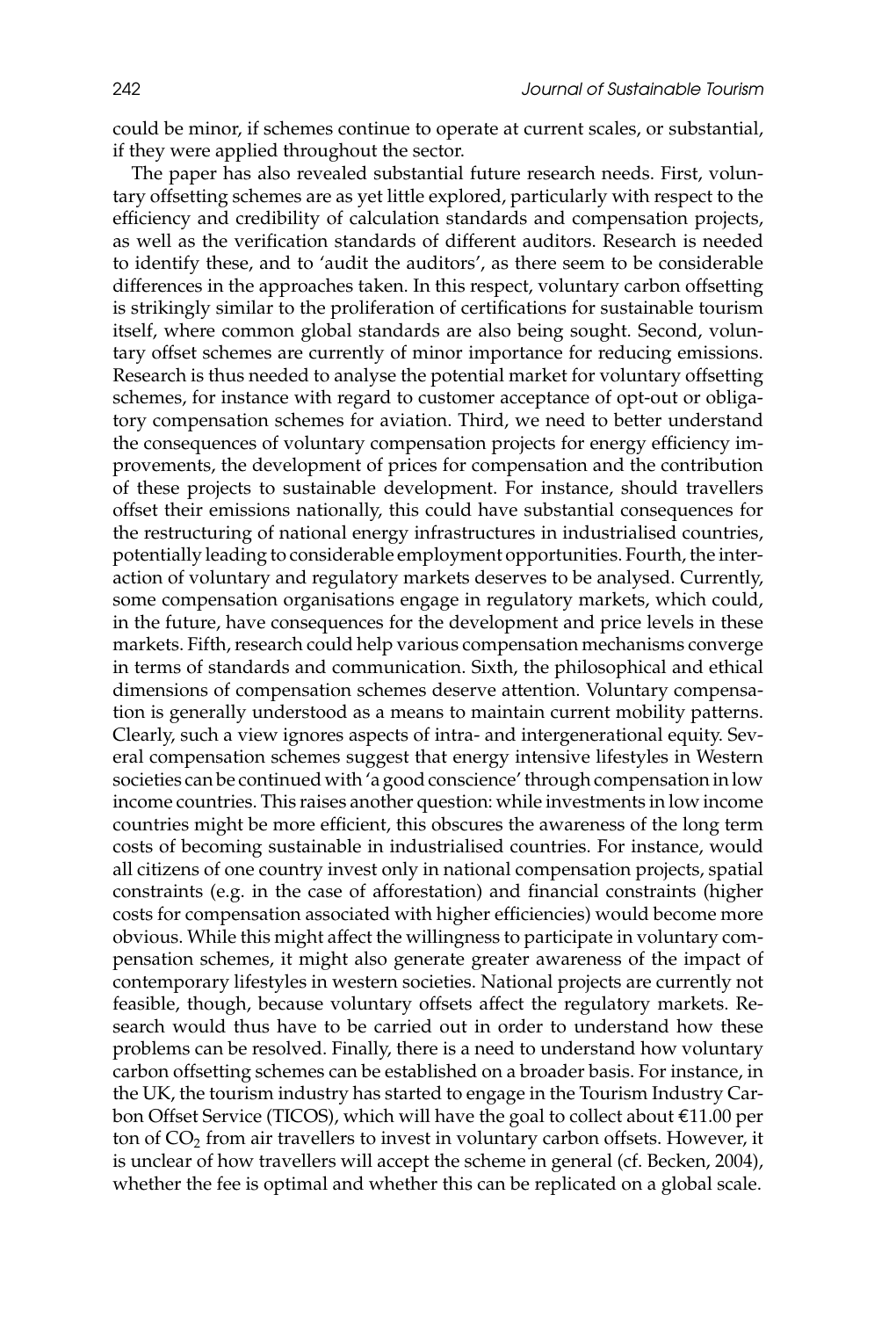#### **Correspondence**

Any correspondence should be directed to Dr. Stefan Gössling, Department of Service Management, Lund University, Box 882, 251 08 Helsingborg, Sweden (stefan.gossling@msm.lu.se).

# **Notes**

- 1. According to WTO, there were 291.2 million international tourist arrivals by air in 2000. Given a world population of 6.135 billion in 2000, this translates to a statistical use of aviation by  $4.7\%$  of the global population (international travel). However, a large number of travellers participate in multiple journeys by air (e.g. Gössling *et al.*, 2006; Peeters *et al.*, 2006). Assuming that, on average, 2.5 international journeys are made per international tourist, less than 2% of the world's population would participate in air travel over national borders.
- 2. BA joined the UK Government's voluntary emissions trading scheme that was launched in April 2002 and which will cease (in terms of 'final reconciliation') in March 2007 (DEFRA, 2004).

## **References**

- Åkerman, J. (2005) Sustainable air transport on track in 2050. *Transportation Research, Part D* 10, 111–126.
- Åkerman, J. and Höjer, M. (2006) How much transport can the climate stand? Sweden on a sustainable path in 2050. *Energy Policy* 34, 1944–1957.
- Alfredsson, E. (2002) Green consumption, energy use and carbon dioxide emissions. Unpublished dissertation, Department of Geography, Umeå University.
- Anderson, K., Bows, A. and Upham, P. (2006) Growth scenarios for EU and UK aviation: Contradictions with climate policy. Tyndall Centre for Climate Change Research Working Paper 84. http://www.tyndall.ac.uk/publications/working papers/ wp84 summary.shtml.
- Backstrand, K. and Lovbrand, E. (2006) Planting trees to mitigate climate change: Contested discourses of ecological modernization, green governmentality and civic environmentalism. *Global Environmental Politics* 6 (1), 50–75.
- Becken, S. (2004) How tourists and tourism experts perceive climate change and carbonoffsetting schemes. *Journal of Sustainable Tourism* 12 (4), 332–345.
- Benitez, P., McCallum, I., Obersteiner, M. and Yamagata, Y. (2006) Global potential for carbon sequestration: Geographical distribution, country risk and policy implications. *Ecological Economics* 60 (3), 572–583.
- Boon, B.H., Schroten, A. and Kampman, B. (2006) Compensation schemes for air transport. Proceedings of the Tourism and Climate Change Mitigation Conference, 11–14 June 2006, Westelbeers, The Netherlands.
- Bows, A., Upham, P. and Anderson, K. (2005) Growth scenarios for EU and UK aviation: Contradictions with climate policy, Tyndall Centre report for Friends of the Earth, The University of Manchester. http://www.foe.co.uk/resource/reports/aviation tyndall summary.pdf#search=%22%22Growth%20Scenarios%20for% 20EU%20and % 20UK% 20aviation% 3A% 20contradictions%20with%20climate%20policy%22%22. Accessed 30.10.06.
- Bows, A., Upham, P. and Anderson, K. (2006a) Growth scenarios for EU and UK aviation: Contradictions with climate policy. Tyndall Centre Working Paper 84. http://www.tyndall.ac.uk/publications/working papers/wp84.pdf. Accessed 30.10.06.
- Bows, A., Anderson, K. and Upham, P. (2006b) Contraction and convergence: UK carbon emissions and the implications for UK air traffic. Technical report, Tyndall Centre for Climate Change. http://www.tyndall.ac.uk/research/theme2/ final reports/t3 23.pdf. Accessed 30.10.06.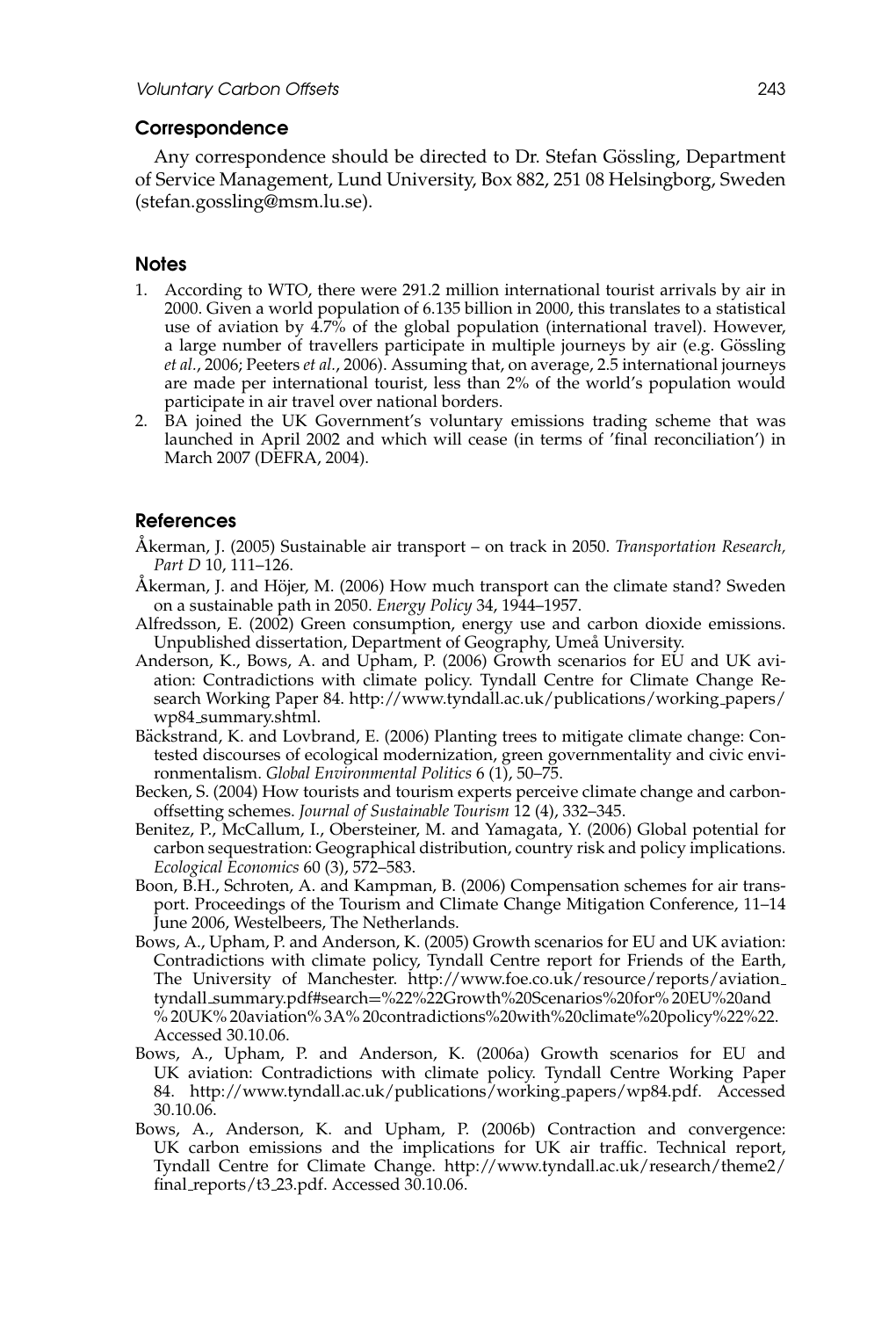- Brown, K. and Corbera, E. (2003) Exploring equity and sustainable development in the new carbon economy. *Climate Policy* 3 (1), 41–56.
- Ceron, J.P. and Dubois, G. (2006) Demain le voyage. La mobilite de tourisme et de loisirs ´ des Français face au développement durable. Research report for PREDIT, p. 182.
- Ceron, J.P. and Dubois, G. (2007) Limits to tourism? A backcasting scenario for a sustainable mobility in 2050. In P. Burns and M. Novelli (eds)*Tourism and Mobility*. Amsterdam: Elsevier/Butterworth-Heinemann.
- Chatterjee, K. and Gordon, A. (2006) Planning for an unpredictable future: Transport in Great Britain in 2030. *Transport Policy* 13 (3), 254–264.
- Clean Air-Cool Planet (2006) *A Consumers' Guide to Retail Carbon Offset Providers*. Portsmouth, NH: Clean Air-Cool Planet.
- Commission of the European Communities (2005) Communication from the Commission to the Council, the European Parliament, the European Economic and Social Committee and the Committee of the Regions. Reducing the climate change impact of aviation SEC (2005) 1184, Brussels, 27 September 2005. http://europa.eu.int/eur-lex/ lex/LexUriServ/site/en/com/2005/com2005 0459en01.pdf. Accessed 30.10.06.
- DEFRA (2004) Scientific and technical aspects of climate change, including impacts and adaptation and associated costs. London: Department for Food, Environment and Rural Affairs. http://www.defra.gov.uk/environment/climatechange/pubs/pdf/ cc-science-0904.pdf. Accessed 30.10.06.
- EURACTIV (2007) Commission goes ahead with plans to cut aviation pollution. http://www.euractiv.com/en/transport/commission-goes-ahead-plans-cutaviation-pollution/article-160634. Accessed 07.01.07.
- European Commission (2005) Reducing the climate change impact of aviation report on the public consultation March–May 2005. http://ec.europa.eu/environment/ climat/pdf/report publ cons aviation 07 05.pdf.
- European Commission (2006) EU emissions trading scheme delivers first verified emissions data for installations. Press Release, 15 May 2006. Brussels: EC. http://ec.europa.eu/environment/climat/emission/pdf/citl pr.pdf. Accessed 30.10.06.
- EEA (European Environment Agency) (2005) Climate change and a European low-carbon energy system. http://reports.eea.europa.eu/eea report 2005 1/ en/Climate change-FINAL-web.pdf. Accessed 07.01.07.
- EEA (European Environment Agency) (2006) The European Community's initial report under the Kyoto Protocol. Report to facilitate the calculation of the assigned amount of the European Community Pursuant to Article 3, Paragraphs 7 and 8 of the Kyoto Protocol Submission to the UNFCCC Secretariat. EEA technical report no. 10/2006. Copenhagen: European Environment Agency.
- Forster, P.M.d.F., Shine, K.P. and Stuber, N. (2006) It is premature to include non-Co<sub>2</sub> effects of aviation in emission trading schemes. *Atmospheric Environment* 40 (6), 1117– 1121.
- Fulton, L. and Eads, G. (2004) IEA/SMP model documentation and reference case projection, 35 IEA. http://www.wbcsd.org/web/publications/mobility/smp-modeldocument.pdf. Accessed 30.10.06.
- Godard, O. (2006) A quelles conditions les transports peuvent-ils être rendus compatibles avec le développment durable? 8eme journée. Transports, Energie, Environnement, Ecole Nationale des Ponts et Chaussées, Paris.
- Gössling, S. (2000) Sustainable tourism development in developing countries: Some aspects of energy-use. *Journal of Sustainable Tourism* 8 (5), 410–425.
- Gössling, S. (2006) Analysis of tourist flows, greenhouse gas emissions, and options for carbon offsetting schemes in the context of Linnejubileet 2007. Prepared for ´ Linnédelegationen, Stockholm, Sweden.
- Gössling, S. and Peeters, P. (2007, in press) 'It does not harm the environment!' An analysis of discourses on tourism, air travel and the environment. *Journal of Sustainable Tourism* 15 (4).
- Gössling, S., Peeters, P.M., Ceron, J.P., Dubois, G., Patterson, T. and Richardson, R.B. (2005) The eco-efficiency of tourism. *Ecological Economics* 54, 417–434.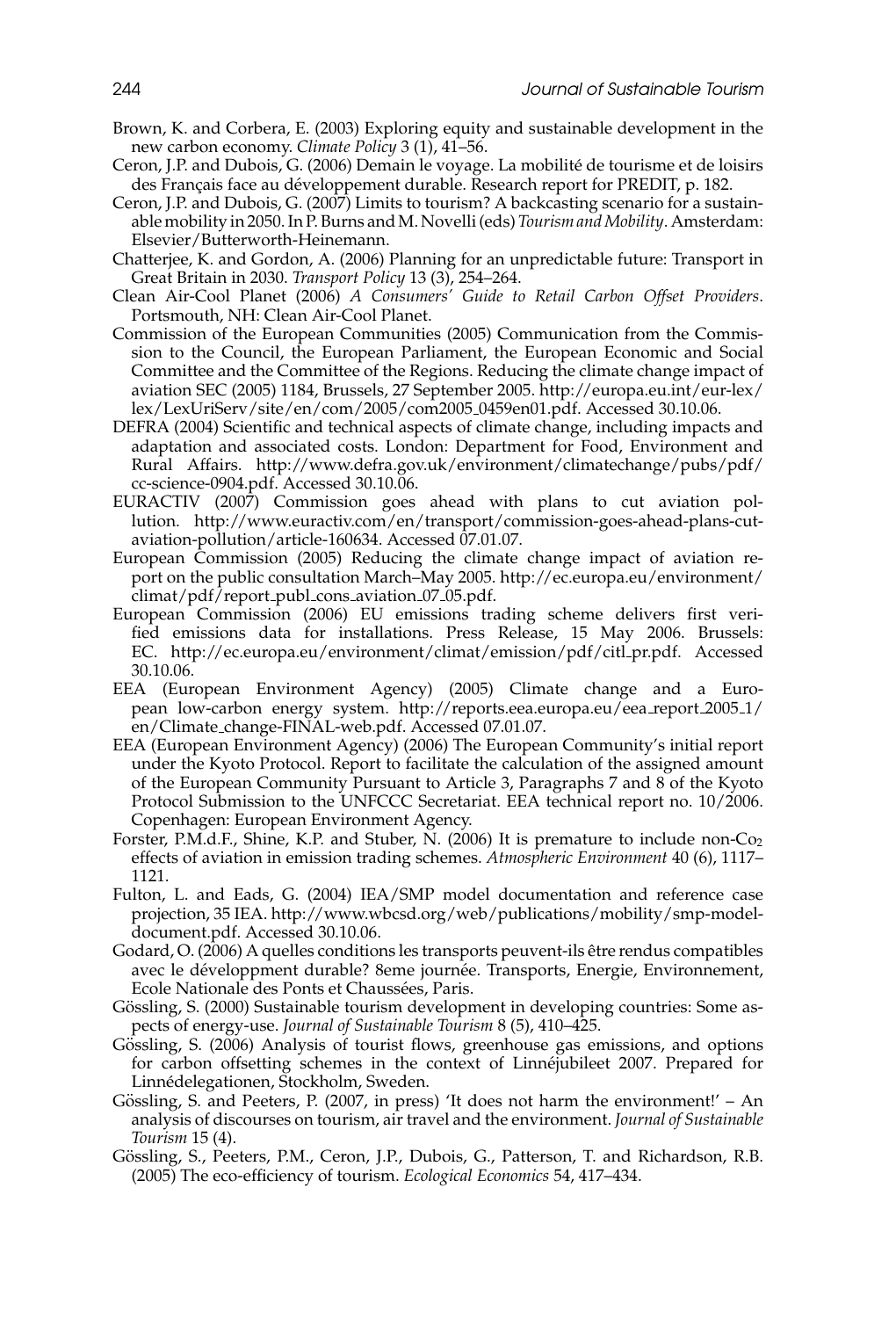- Gössling, S., Bredberg, M., Randow, A., Svensson, P. and Swedlin, E. (2006) Tourist perceptions of climate change. *Current Issues in Tourism* 9 (4&5), 419–435.
- Graßl, H., Kokott, J., Kulessa, M., Luther, J., Nuscheler, F., Sauerborn, R., Schellnhuber, H-J., Schubert, R. and Schulze, E-D. (2003) Climate protection strategies for the first century: Kyoto and beyond. Special report. Berlin: WBGU.
- Holden, E. and Høyer, K.G. (2005) The ecological footprints of fuels. *Transportation Research, Part D* 10 (5), 395–403.
- IETA (International Emissions Trading Association) (2006) The Voluntary Carbon Standard. Verification Protocol and Criteria, Geneva, Switzerland.
- IPCC (International Panel on Climate Change) (1999) Aviation and the global atmosphere. In J.E. Penner, D.H. Lister, D.J. Griggs, D.J. Dokken and M. McFarland (eds) *A Special Report of IPCC Working Groups I and III.* Cambridge: Cambridge University Press.
- IPSOS Mori (2006) Climate change and taxing air travel. http://www.aef.org.uk/ publications/detail.php?art id=230. Accessed 23.07.06.
- Jackson, R.B., Jobbágy, E.G., Avissar, R., Roy, S.B., Barrett, D.J., Cook, C.W., Farley, K.A., le Maitre, D.C., McCarl, B.A. and Murray, B.C. (2005) Trading water for carbon with biological carbon sequestration. *Science* 310, 1944–1947.
- Lecocq, F. and Capoor, K. (2005) *State and Trends of the Carbon Market 2005*. Washington, DC: The World Bank Carbon Fund and the International Emissions Trading Association. http://www-wds.worldbank.org/. Accessed 30.10.06.
- Lee, D.S. and Sausen, R. (2000) New directions: Assessing the real impact of  $CO<sub>2</sub>$ emissions trading by the aviation industry. *Atmospheric Environment* 34, 5337– 5338.
- Lynes, J.K. and Dredge, D. (2006) Going green: Motivations for environmental commitment in the airline industry. A case study of Scandinavian Airlines.*Journal of Sustainable Tourism* 14 (2), 116–138.
- Marrakesh Accords (2001) Marrakesh Accords and Marrakesh Declaration. http://unfccc.int/cop7/accords draft.pdf. Accessed 20.10.06.
- Meinshausen, M. (2005) On the risk of overshooting 2◦C. Avoiding dangerous climate change. In *Proceedings of the International Symposium on the Stabilisation of Greenhouse Gas Concentrations.* Hadley Centre, UK Meteorological Office, Exeter, 1–3 February 2005. http://www.stabilisation2005.com/14 Malte Meinshausen.pdf. Meinshausen, M. (2006) What does a 2◦C target mean for greenhouse gas concentrations?
- A brief analysis based on multi-gas emission pathways and several climate sensitivity uncertainty estimates. In J. Schellnhuber, W. Cramer, N. Nakicenovic, T. Wigley and G. Yohe (eds) *Avoiding Dangerous Climate Change*(pp. 265–280). Cambridge: Cambridge University Press.
- Öko-Institut (2006) Green goal. http://www.oeko.de/aktuelles/schwerpunkte 2006/ green goal tm/dok/110.php. Accessed 26.10.06.
- Peeters, P.M. and Middel, J. (2006) Historical and future development of air transport fuel efficiency. In *Proceedings of the International Conference on Transport and Climate Change (TAC)*, 25–29 June 2006, Oxford.
- Peeters, P. and Schouten, F. (2006) Reducing the ecological footprint of inbound tourism and transport to Amsterdam. *Journal of Sustainable Tourism* 14 (2), 157–171.
- Peeters, P. M., van Egmond, T. and Visser, N. (2004) European Tourism, Transport and Environment. Final Version. Breda: NHTV CSTT.
- Peeters, P., Gössling, S. and Williams, V. (2006) Air transport greenhouse gas emission factors. In *Proceedings of the Tourism and Climate Change Mitigation Conference*, 11–14 June 2006, Westelbeers, The Netherlands.
- Peeters, P.M., Szimba, E. and Duijnisveld, M. (2007a, in press) European tourism transport and the main environmental impacts. Journal of Transport Geography.
- Peeters, P., Gössling, S. and Becken, S. (2007b) Innovation towards tourism sustainability: Climate change and aviation. *International Journal of Innovation and Sustainable Development* 1 (3), 184–200.
- Read, P. and Lermitt, J. (2005) Bio-energy with carbon storage (BECS): A sequential decision approach to the threat of abrupt climate change. *Energy* 30 (14), 2654– 2671.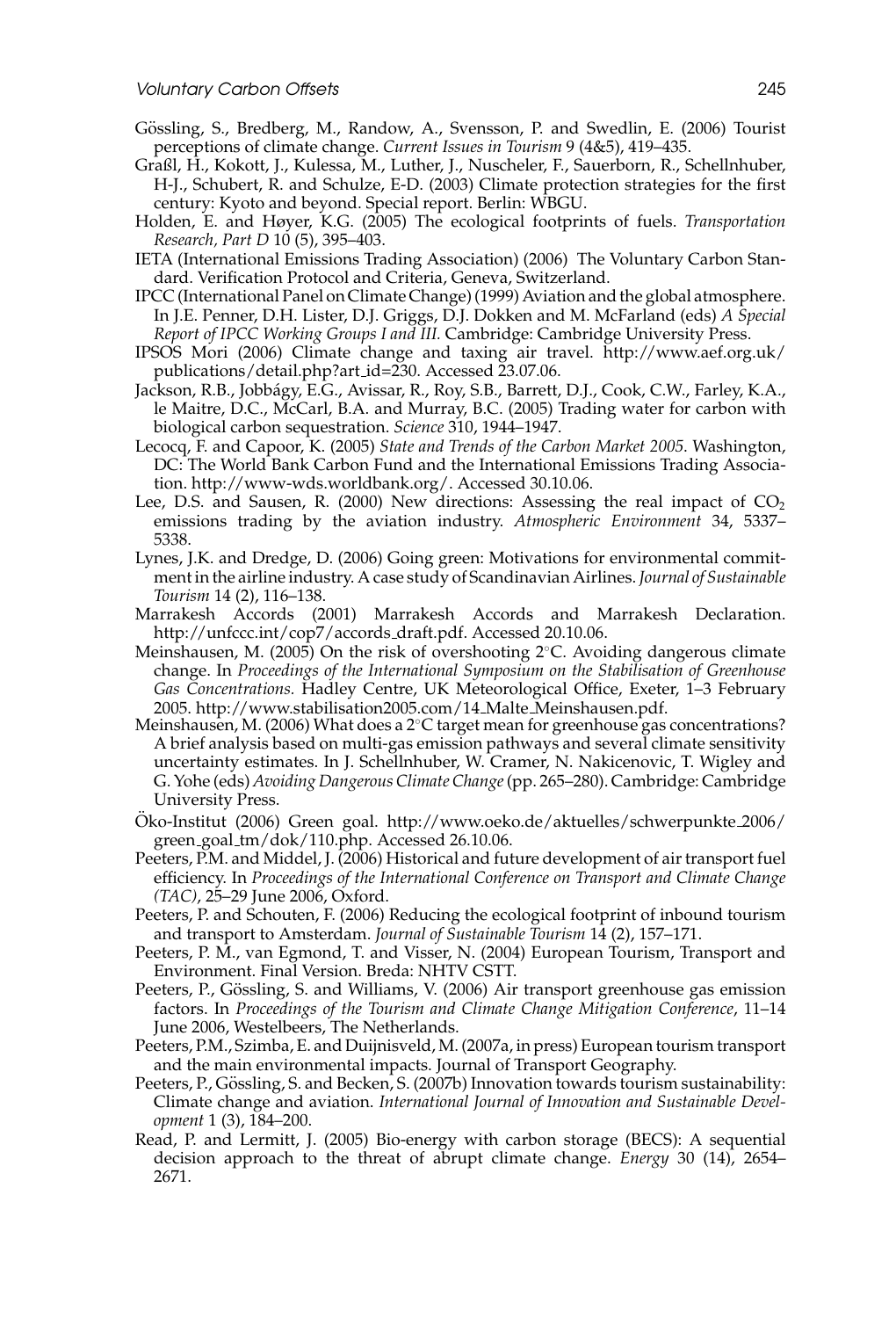- Reich, P.B., Hobbie, S.E., Lee, T., Ellsworth, D.S., West, J.B., Tilman, D., Knops, J.M.H., Naeem, S. and Trost, J. (2006) Nitrogen limitation constrains sustainability of ecosystem response to CO2. *Nature* 440 (7086), 922–925.
- Sausen, R., Isaksen, I., Grewe, V., Hauglustaine, D., Lee, D.S., Myhre, G., Köhler, M.O., Pitari, G., Schumann, U., Stordal, F. and Zerefos, C. (2005) Aviation radiative forcing in 2000: An update on IPCC (1999). *Meteorologische Zeitschrift* 14 (4), 555–561.
- Schellnhuber, J., Cramer, W., Nakicenovic, N., Wigley, T. and Yohe, G. (eds) (2006) *Avoiding Dangerous Climate Change*. Cambridge: Cambridge University Press.
- Shine, K.P., Berntsen, T.K., Fuglestvedt, J.S. and Sausen, R. (2005) Scientific issues in the design of metrics for inclusion of oxides of nitrogen in global climate agreements. *PNAS* 102, 15768–15773 (published online before as 10.1073/pnas.0506865102).
- Sterk, W. and Bunse, M. (2004) Voluntary compensation of greenhouse gas emissions. Policy paper no. 3/2004. Wuppertal Institute for Climate, Environment, and Energy Website, October 2004. www.wupperinst.org/download/1078-compensation.pdf. Accessed 30.10.06.
- Strasdas, W. (2006) Standards for voluntary carbon-offset schemes. Enhancing their effectiveness to reduce GHG emissions from individual air travel. In *Proceedings of the Tourism and Climate Change Mitigation Conference*, 11–14 June 2006, Westelbeers, The Netherlands.
- Taiyab, N. (2006) Exploring the market for voluntary carbon offsets. International Institute for Environment and Development (IIED). http://www.iied. org/SM/eep/documents/MES8.pdf#search=%22exploring%20the%20market%20for %20development%20carbon%22. Accessed 22.09.06.
- T&E (European Federation for Transport and Environment) (2006) *Clearing the Air. The Myth and Reality of Aviation and Climate Change*. Brussels, Belgium: T&E. http://www.transportenvironment.org/Article201.html. Accessed 26.10.06.
- The Climate Group (2006) The Voluntary Carbon Standard v1 for consultation. http://www.theclimategroup.org/index.php?pid=778. Accessed 05.10.06.
- The Gold Standard (2006) Various documents. www.cdmgoldstandard.org. Accessed 25.09.06.
- TRADEOFF (2006) Aircraft emissions: Contribution of different climate components to changes in radiative forcing – TRADEOFF to reduce atmospheric impact. http://www. iac.ethz.ch/tradeoff. Accessed 30.10.06.
- UNFCC CDM Registration Website (2007) http://cdm.unfccc.int/Statistics/Registration/NumOfRegisteredProjByHostPartiesPieChart.html. Accessed 10.01.07.
- WBCSD (World Business Council for Sustainable Development) (2004) Mobility 2030: Meeting the challenges to sustainability. http://www.wbcsd.ch/. Accessed 30.10.06.
- Wit, R.C.N., Boon, B.H., van Velzen, A., Cames, M., Deuber, O. and Lee, D.S. (2005) Giving wings to emission trading. Inclusion of aviation under the European Emission Trading System (ETS): Design and impacts. CE Delft report no. 05.7789.20, Delft, The Netherlands.
- WTO (2005) *Tourism Market Trends. World Overview and Tourism Topics* (2004 edn). Madrid: World Tourism Organisation.

# **Appendix: Glossary**

**Afforestation:** Planting of new forests on lands that historically have not contained forests.

**Additionality:** Reduction in emissions by sources, or enhancement of removals by sinks, that is additional to any of these activities that would occur in the absence of a Joint Implementation or a Clean Development Mechanism project activity, as defined in the Kyoto Protocol Articles on Joint Implementation and the Clean Development Mechanism.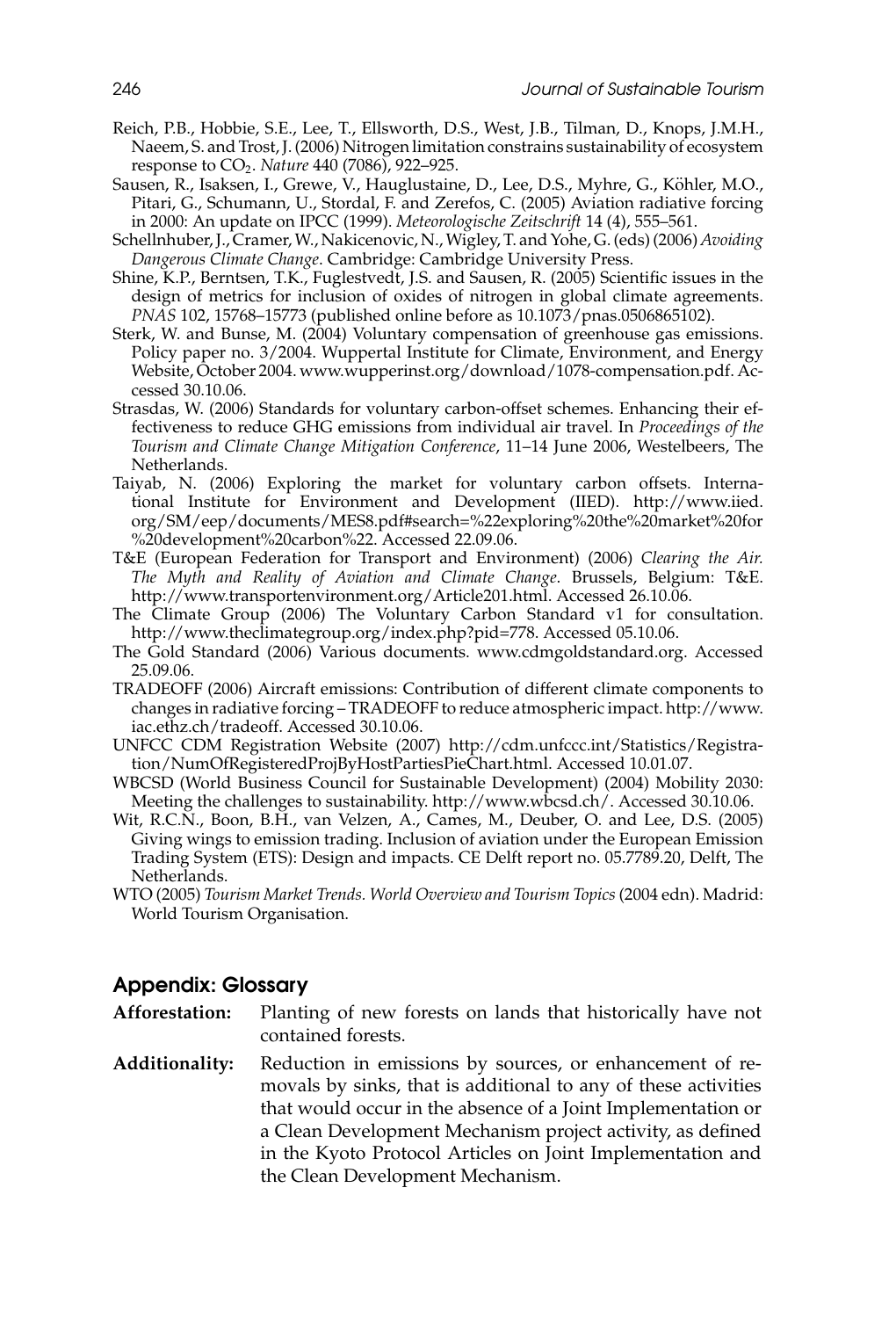| Annex I coun-<br>tries:                             | Group of countries included in Annex I (as amended in 1998)<br>to the United Nations Framework Convention on Climate<br>Change, including all the developed countries in the Or-<br>ganisation for Economic Cooperation and Development, and<br>economies in transition.                                                                                                                                                                                                                                                                                                                                                                                                                                                                                             |
|-----------------------------------------------------|----------------------------------------------------------------------------------------------------------------------------------------------------------------------------------------------------------------------------------------------------------------------------------------------------------------------------------------------------------------------------------------------------------------------------------------------------------------------------------------------------------------------------------------------------------------------------------------------------------------------------------------------------------------------------------------------------------------------------------------------------------------------|
| Certified<br>Emission Re-<br>duction (CER)<br>Unit: | Equal to one tonne (metric ton) of $CO2$ -equivalent emissions<br>reduced or sequestered through a Clean Development Mech-<br>anism project, calculated using Global Warming Potentials.                                                                                                                                                                                                                                                                                                                                                                                                                                                                                                                                                                             |
| Clean<br>Development<br>Mechanism:                  | Defined in Article 12 of the Kyoto Protocol, the Clean Devel-<br>opment Mechanism is intended to meet two objectives: (1) to<br>assist Parties not included in Annex I in achieving sustainable<br>development and in contributing to the ultimate objective of<br>the convention, and (2) to assist Parties included in Annex I<br>in achieving compliance with their quantified emission limi-<br>tation and reduction commitments.                                                                                                                                                                                                                                                                                                                                |
| Emissions<br>Trading:                               | A market-based approach to achieving environmental objec-<br>tives that allows those reducing greenhouse gas emissions<br>below what is required to use or trade the excess reductions,<br>to offset emissions at another source inside or outside the<br>country. In general, trading can occur at the intra-company,<br>domestic and international levels. The IPCC Second Assess-<br>ment Report adopted the convention of using 'permits' for<br>domestic trading systems and 'quotas' for international trad-<br>ing systems. Emissions trading under Article 17 of the Kyoto<br>Protocol is a tradable quota system based on the assigned<br>amounts calculated from the emission reduction and limita-<br>tion commitments listed in Annex B of the Protocol. |
| European Al-<br>lowance Unit:                       | Permission to emit one ton of carbon dioxide equivalent in a<br>specified period of time assigned to a country.                                                                                                                                                                                                                                                                                                                                                                                                                                                                                                                                                                                                                                                      |
| Global Warm-<br>ing Potential<br>$(GWP)$ :          | An index, describing the radiative characteristics of well-<br>mixed GHGs, that represents the combined effect of the dif-<br>fering times these gases remain in the atmosphere and their<br>relative effectiveness in absorbing outgoing infrared radia-<br>tion. This index approximates the time-integrated warming<br>effect of a unit mass of a given GHG in today's atmosphere,<br>relative to that of carbon dioxide.                                                                                                                                                                                                                                                                                                                                         |
| $CO2$ -e or<br>CO <sub>2</sub> equivalent:          | The concentration of carbon dioxide that would cause the<br>same amount of radiative forcing as a given mixture of carbon<br>dioxide and other GHGs.                                                                                                                                                                                                                                                                                                                                                                                                                                                                                                                                                                                                                 |
| Joint Imple-<br>mentation:                          | A market-based implementation mechanism defined in Ar-<br>ticle 6 of the Kyoto Protocol, allowing Annex I countries or<br>companies from these countries to jointly implement projects<br>that limit or reduce emissions, or enhance sinks, and to share<br>the Emissions Reduction Units. JI activity is also permitted in<br>Article 4.2(a) of the United Nations Framework Convention<br>on Climate Change.                                                                                                                                                                                                                                                                                                                                                       |